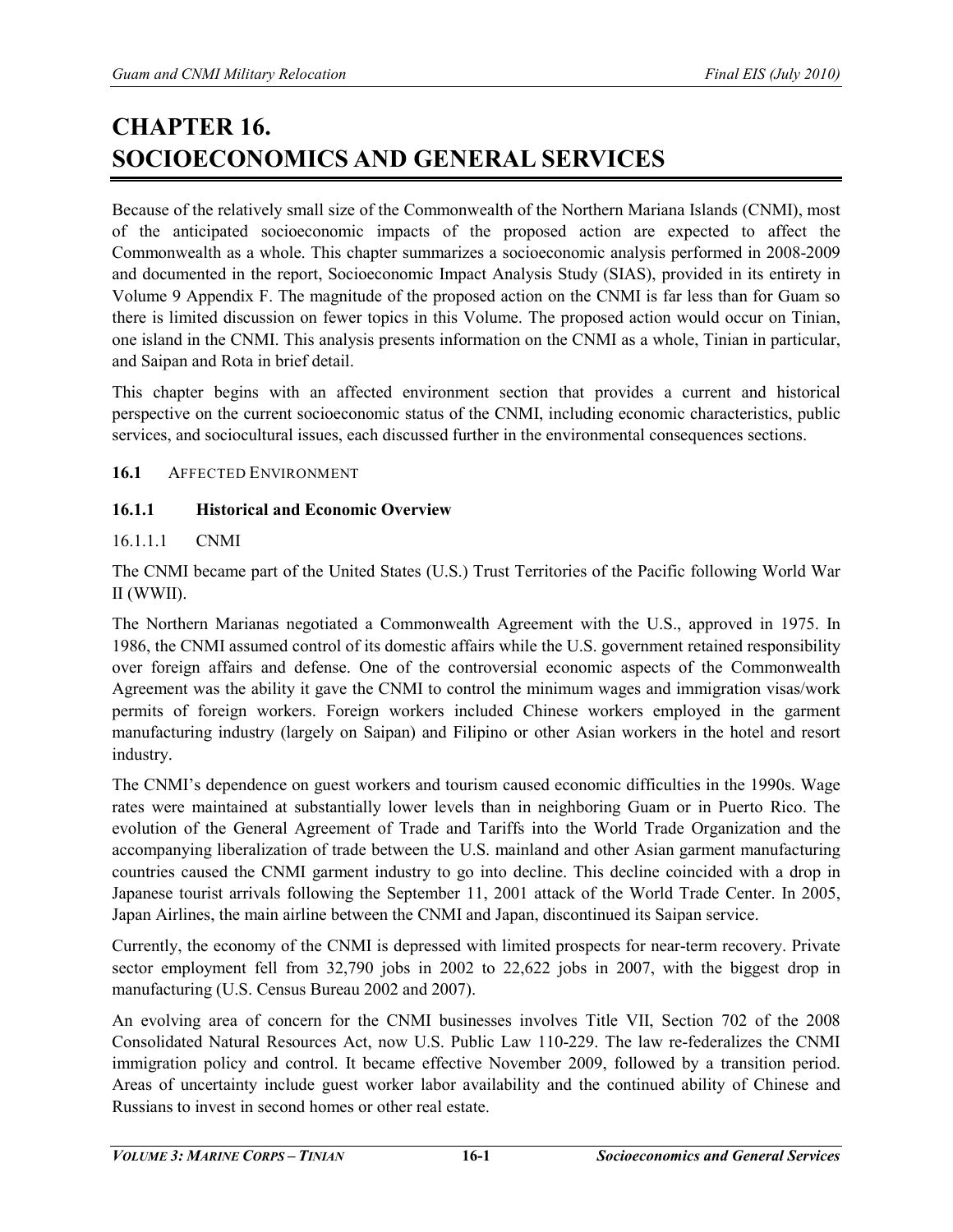Resorts are particularly at risk because of their dependence on foreign workers who may be repatriated, and because tourists from the People's Republic of China and Russia, comprising about 20% of tourism revenues in Fiscal Year 2008 (Hotel Association of the Northern Mariana Islands 2009b) no longer qualify for visa waivers under the new rules. Additionally, the previous economic advantage of hiring workers from Asian sources who accept lower wages may become moot as the CNMI minimum wage rises incrementally to meet the U.S. federal minimum wage because of Public Law 110-28 (enacted in 2007).

A recent study commissioned by the governor of the CNMI and funded by the Department of the Interior estimates a 44% decrease in Gross Domestic Product in the CNMI due to the combined federalization of wages and immigration (CNMI Office of the Governor 2008).

The political reaction to re-federalization has resulted in strong suspicion of other federal actions in the CNMI. For example, in 2008, President George W. Bush designated the Marianas Trench and surrounding waters as the Marianas Trench Marine Monument. While the designation could represent an economic asset to the CNMI in tourist revenues and non-governmental organization activity (Pew Environmental 2008), it has also been characterized as a federal encroachment on the CNMI's local sovereignty (Sebastian 2008).

Other challenges to the CNMI economy include its outdated and inefficient power equipment. These have resulted in high utility rates that drain consumer expenditures from other normal activity (CNMI Department of Commerce 2008a).

Finally, some economic observers (e.g., Bartolucci and Shreni 2006) believe that the CNMI's current real estate system presents a deterrent to outside investors and tends to depress land values. Namely, there exists a Constitutional restriction of real property ownership to persons of at least 25% Northern Mariana Islands descent. The purpose of this restriction is to prevent the alienation of land from native peoples that has occurred in places such as the Hawaiian Islands. This is covered in more length in the section "Sociocultural Issues."

# 16.1.1.2 Tinian

From a historical perspective, the island of Tinian is best known as the forward base from where nuclear attacks on Japan were launched in 1945. Most residents moved from Tinian following the close of the war. In recent years the airstrip has become an attraction for Tinian's small tourism industry. In general however, Tinian has remained a quiet and lightly populated island.

The leasing of land from the CNMI by the federal government has been an economic factor since January 6, 1983, when the federal government finalized a lease agreement for the use of 17,799 acres (ac) (7,203 hectares [ha]) of land and waters for military training. Other items included in the lease agreement were 177 acres in Tanapag Harbor on Saipan, and the entire Farallon de Mendinilla (an approximate area of 206 acres). The Tinian portion of the agreement encompasses roughly the northern two-thirds of the island. In total, the government paid \$19,520,600 for the lease agreement. Of that amount, \$17,500,000 was for the Tinian acreage. The lease agreement is effective for 50 years (until year 2028), with a 50 year renewal option.

The CNMI and Department of Defense (DoD) have a leaseback agreement for a portion of the public lands leased to the military. The CNMI government issues permits for the leaseback lands making them available for small agricultural and grazing operations. The leaseback agreement was amended, and has now expired. The agreement is now available on a month-to-month basis, at the discretion of the military. The military has also ceded some lands in and around the West Field back to the local government of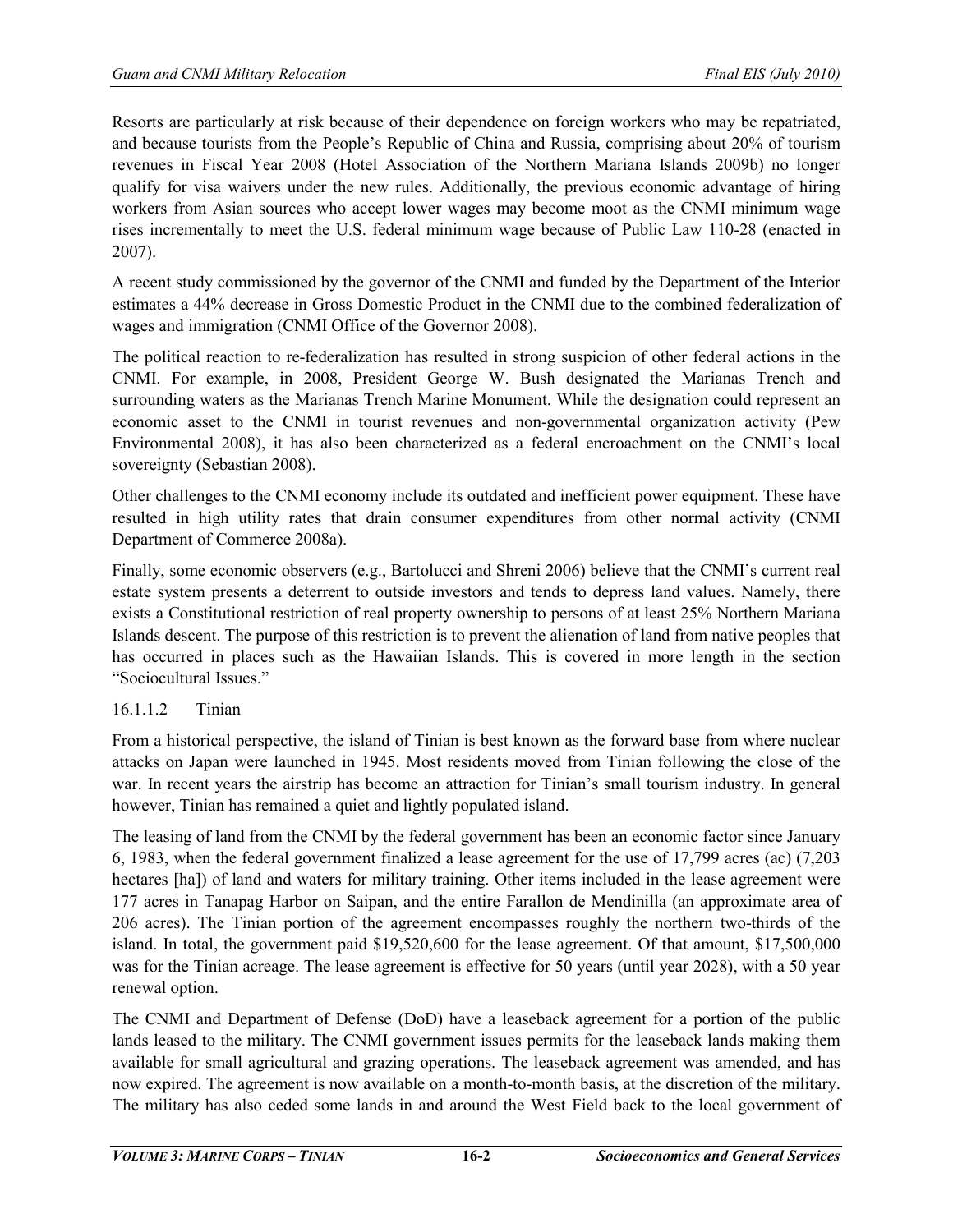Tinian to build and operate the civilian airport. The current remaining military lease area is 15,353 ac (6,213 ha).

The leased lands utilized by the military are called the Exclusive Military Use Area and they are open to the public only during times when military training is not occurring. The leaseback area on the other hand, is a joint use area at all times, and military and civilian activities on this land must be compatible.

When the original lease was made, residents anticipated the economic benefits of a permanent base. As the Covenant was being discussed in the early 1970s, military planners told Tinian residents that North field would be refurbished into a fully-functioning B-52 Air Force Base, generating approximately 300 jobs for the local population at mainland U.S. wage scales (Tinian Chamber of Commerce 2009). The construction of such a base would have allowed residents to access (now-defunct) clauses in the original lease agreement guaranteeing them access to on-base amenities. In reality however, the various military services have conducted only sporadic training exercises on Tinian. While there is no permanent residential population on the military's land, it is usually available for resident food-gathering and recreation, and for tour business access to beaches and historical sites.

Tinian's economy is dominated by one existing casino, a small tourism trade centered on the island's role in WWII, and marine activities such as diving. In the early 1990s the island hosted a tuna transshipment and freezer facility, but this facility closed late in the decade when its owner entered bankruptcy. Agriculture on the island is primarily of a subsistence nature, though there is some small cash cropping of vegetables. Cattle-ranching has been promoted as a growth industry on Tinian but remains in its early stages; currently, it is primarily a subsistence activity. Both cattle ranching and tourism are dependent on access to the military lease area.

Household income on Tinian is derived mainly from the CNMI government employment and a small retail trade sector. Casino gaming revenues enter the economy through revenues to the taxation by the local government. The existing casino has been staffed almost entirely with foreign guest workers, as longtime Tinian residents are more likely to seek work in the higher-paying government sector.

The development of the Tinian casino and resort economy shows its reliance on the Asian market. In the late 1970s, the people of Tinian decided to permit gambling on the island through construction of up to five casinos. Thus far only the Tinian Dynasty Hotel and Casino resort has actually been constructed. It enjoyed success after its 1998 opening but has suffered in the CNMI economic recession. In 2008, a second casino (Bridge Investment Group) began construction, with two more in the planning and permitting phases. However, reflecting both international and the CNMI economic conditions, Bridge Investment Group subsequently halted its current casino construction. Various industry representatives interviewed for this report believe the Tinian Dynasty may have to close if and when visa waiver federalization takes effect (Hotel Association of the Northern Mariana Islands 2009a, Marianas Visitors Authority 2009a, Tinian Dynasty Hotel and Casino 2009a).

The Tinian Dynasty Hotel and Casino, the only casino operating on Tinian, is at risk of closure for two reasons. The first is because a large percentage of its customer base is Chinese. The second is because the availability of a foreign labor workforce is now threatened by re-federalization. Table 16.1-1 shows the Tinian Dynasty's reliance on the Chinese market as well as its recent lower occupancy numbers. The low level of "Guam and Other U.S." percentages indicates that few of the current military personnel on Guam have spent rest and relaxation time on Tinian.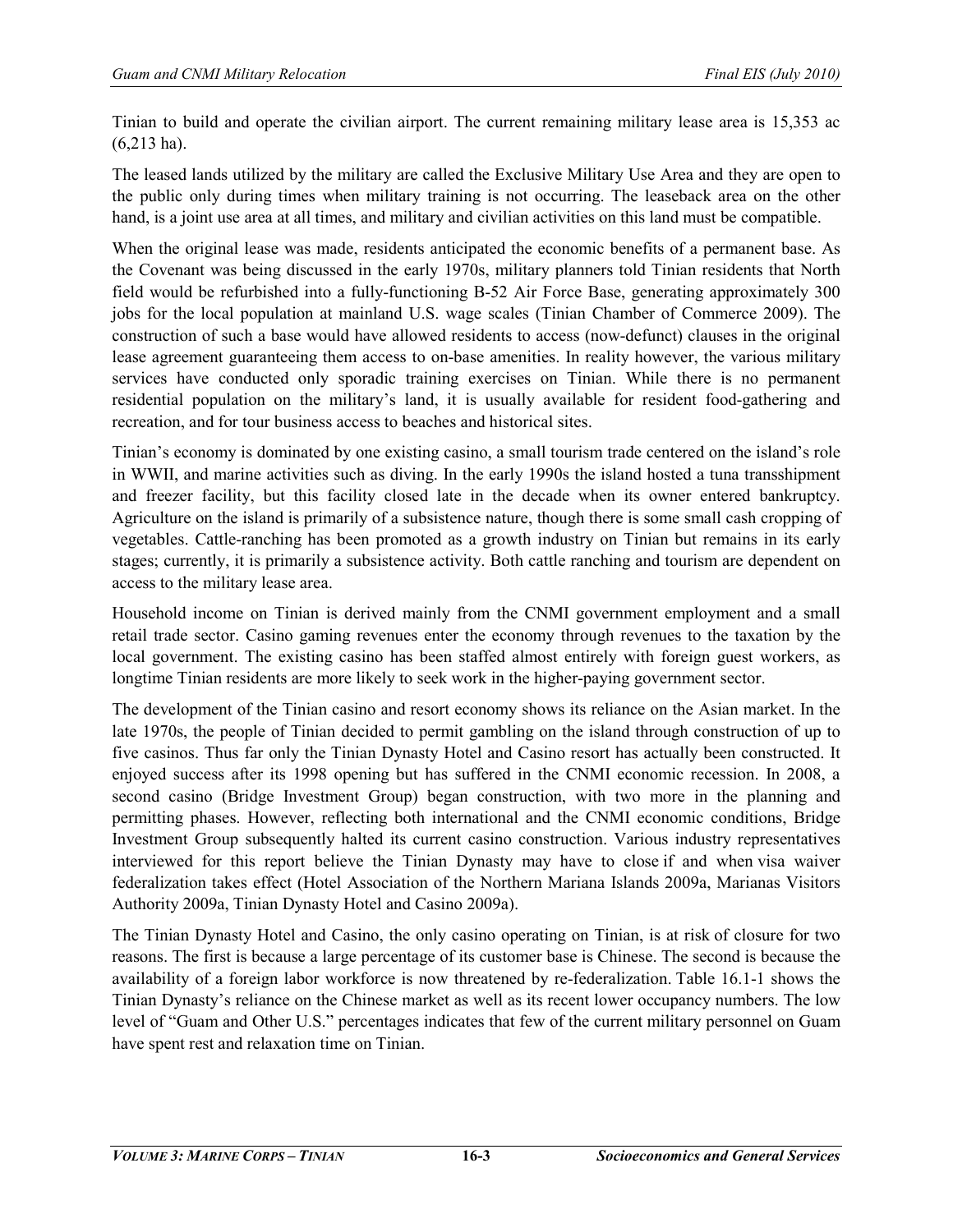|                                                          | 2002 | 2003  | 2004  | 2005  | 2006  | 2007  | 2008  |
|----------------------------------------------------------|------|-------|-------|-------|-------|-------|-------|
| <b>Tinian Dynasty Markets</b>                            |      |       |       |       |       |       |       |
| China %                                                  | 24%  | 39%   | 55%   | 58%   | 65%   | 63%   | 56%   |
| Japan %                                                  | 33%  | 30%   | 24%   | 22%   | 20%   | 18%   | 24%   |
| Korea %                                                  | 19%  | 13%   | 10%   | 7%    | $5\%$ | 8%    | 10%   |
| Guam, Other U.S. %                                       | 8%   | $2\%$ | $1\%$ | $1\%$ | $1\%$ | $1\%$ | $2\%$ |
| All Else:                                                | 17%  | 16%   | 10%   | 12%   | 9%    | 10%   | 9%    |
| <b>Tinian Dynasty Average</b><br><b>Occupancy Levels</b> | 51%  | 45%   | 58%   | 62%   | 63%   | 54%   | 43%   |

#### **Table 16.1-1. Tinian Dynasty Hotel and Casino National Markets and Occupancy Levels**

*Source: Data on visitors by nationality provided by Tinian Dynasty Hotel and Casino (Tinian Dynasty Hotel and Casino 2009b);* occupancies calculated using data and/or assumptions vetted with the casino – total number of guests per year, 400 rooms, 1.75 average persons per room, average three-night stay.

In addition to the Tinian Dynasty, there are two other local hotels on Tinian. Table 16.1-2 shows a trend estimate for Tinian's total average daily visitor count, using tourist counts from these locations. Given a 2005 Tinian resident population of 2,829, this estimate suggests that tourists comprised about 15% of the total number of people on island at any one time for that year. The visitor population declined by about 30% from 2005 to 2008. There are no data on the rate of resident population decline during those years.

| TADIU IV.I-4. THIIAH AVU ALU DAIIY<br>VIMIUI CUUIII |      |      |      |      |      |      |      |
|-----------------------------------------------------|------|------|------|------|------|------|------|
|                                                     | 2002 | 2003 | 2004 | 2005 | 2006 | 2007 | 2008 |
| <b>Tinian Dynasty</b>                               | 418  | 369  | 477  | 504  | 517  | 437  | 350  |
| Day Trippers                                        |      |      |      |      |      |      |      |
| <b>Total</b>                                        | 430  | 379  | 491  | 519  | 526  | 450  | 360  |

| Table 16.1-2. Tinian Average Daily Visitor Count |  |  |  |  |  |
|--------------------------------------------------|--|--|--|--|--|
|--------------------------------------------------|--|--|--|--|--|

*Source:* Tinian Dynasty Hotel and Casino (2009b) data on annual visitors, plus additional assumptions provided by or vetted with the casino – additional visitors equal 10% of Dynasty numbers; average length of stay 3.5 days.

Insufficient transportation infrastructure is also noted as a barrier to further tourism development throughout Tinian, and as a factor in the Tinian Dynasty's poor occupancy rate and financial performance. The recent reduction in air travel and corresponding slump in tourist numbers on all the CNMI islands has led to less revenue going to any island. That, coupled with the fact of rising fuel and food prices, has made living on Tinian economically difficult for residents.

## 16.1.1.3 Saipan

In conjunction with and since the decline of the previously strong garment industry, tourism has comprised a major part of the Saipan economy for decades. Saipan's principal markets have been Japan and Korea, with strong recent growth from China and Russia. Tourism was again surging in early 2008 before the global economic crisis occurred and new federal controls over wage levels and visa entry permits were announced. As a result, as of June 2009, visitor arrivals (for all purposes, including business) were down 29% from the previous June, with declines from China (72%) and Russia (43%) leading the downturn. The Marianas Visitors Authority said the Russian decline was due to the misimpression that the new visa permit rules had already been implemented (Marianas Visitors Authority 2009a, Marianas Visitors Authority 2009b).

## 16.1.1.4 Rota

The 2007 Economic Census indicates Rota's private-sector economy that year was dominated by retail trade and the accommodations and food service industries. Rota has a number of small hotels and hostels, and a very small visitor count (680 in June 2009, down from 953 in June 2008) is dominated by U.S./Guam leisure and business visitors, followed by Japanese (Marianas Visitors Authority 2009a).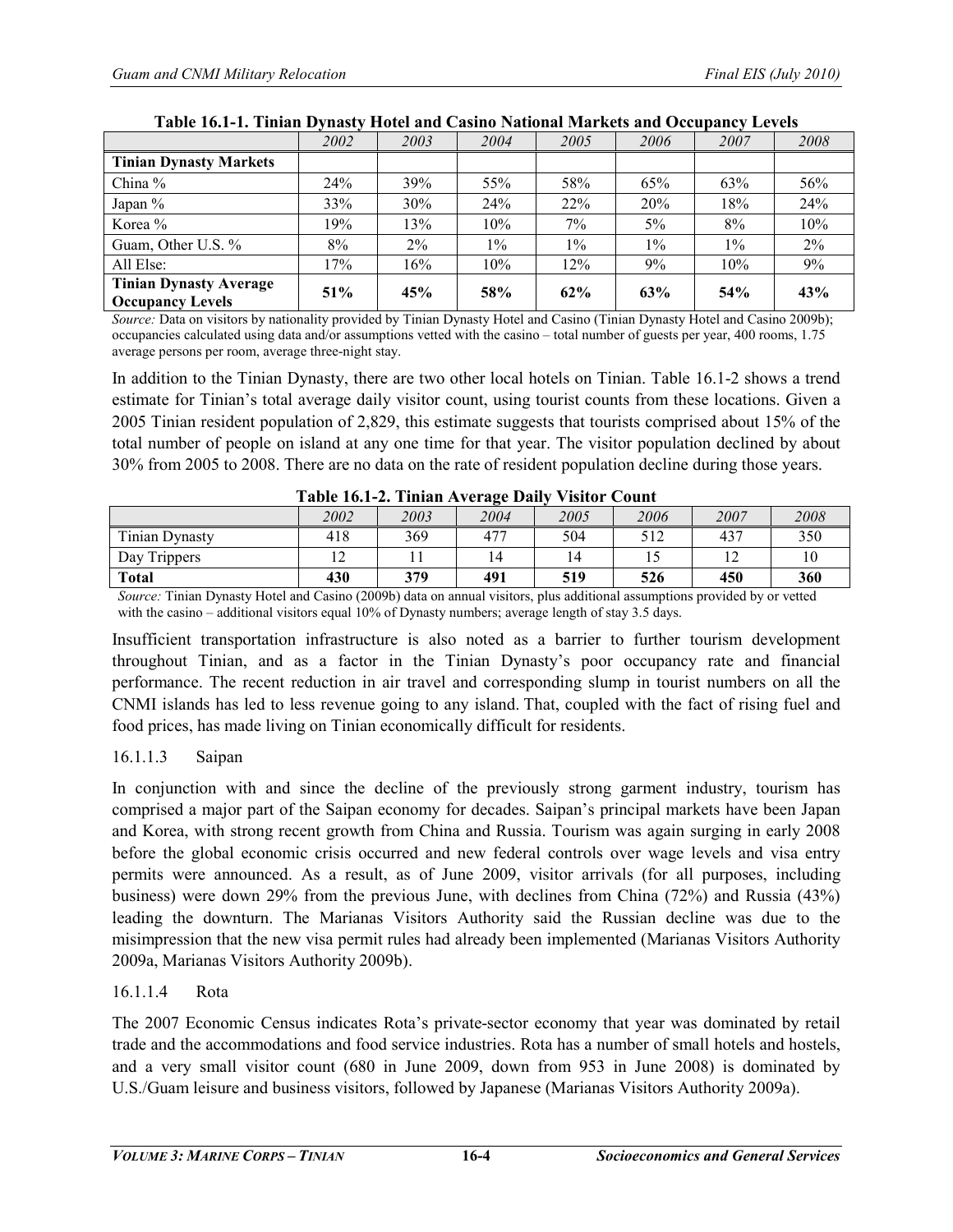Although no casinos have yet been built on Rota, in 2007 a Casino Gaming Commission was created and island leaders have been looking into this activity for Rota's economic future (Marchesseault 2009).

Rota has also long been known as an agricultural island, though the 2007 U.S. Agricultural Census indicates the number of farm operators dipped slightly from 2002 to 2007 (99 to 97) and the acreage in farms during the same period dropped from 897 to 770, the smallest amount of any CNMI municipality (U.S. Department of Agriculture [USDA] 2009). However, the reported 2007 market value of Rota agricultural products reached nearly \$1 million. Most of this value was from root crops (principally sweet potatoes and taro), followed by vegetables and melons (with cucumbers and watermelons the principal crop in terms of pound raised).

# **16.1.2 Population Characteristics**

## 16.1.2.1 CNMI

Population trends for the CNMI and Tinian are shown in Table 16.1-3.

| A WALLY A VIA WI AAAVYYA AYNA WALW A A VIVYYYW. UL ILIAA WALW, A AAASWAA A VIZWANYA VALIT AZ I V |        |        |       |                            |       |        |        |        |
|--------------------------------------------------------------------------------------------------|--------|--------|-------|----------------------------|-------|--------|--------|--------|
|                                                                                                  | 1970   | 1980   | 1990  | <i>2000</i>                | 2005  | 2008   | 2010   | 2015   |
| - CNMI                                                                                           | 12.359 | 16.890 |       | $44,037$   69,706   65,927 |       | 62.969 | 63,031 | 64,068 |
| Tinian                                                                                           | 710    | 866    | 2,118 | 3,540                      | 2,829 | NA     | NA     | NA     |
| $\mathbf{A}$                                                                                     |        |        |       |                            |       |        |        |        |

**Table 16.1-3. Historical and Projected CNMI and Tinian Populations, 1970 - 2015** 

 $NA = Not Applicable$ 

*Sources:* U.S. Census Bureau 2000, CNMI Department of Commerce Central Statistics Division 2008, Secretariat of the South Pacific 2008.

The CNMI population increased during the 1980s and 1990s due to high birthrates and guest-worker inmigration. However, that trend reversed itself in the 2000s, due to a shrinking economy.

In 2000, the CNMI had a population of 69,921:

- $\bullet$  5% on Tinian (3,540 people)
- 90% on the capital island of Saipan
- 5% on Rota
- Only a handful of residents on the northern islands

By 2005, due to a faltering economy, the CNMI-wide population had dropped to 65,927 and Tinian's population had declined even more rapidly to 2,829, just 4% of the total population (CNMI Department of Commerce, Central Statistics Division 2008). The 2000 CNMI-wide census indicated that the largest population group was Asian.

Currently, the Commonwealth is characterized by a relatively young population (median age 30.1 years); high annual rate of population growth (approximately 2.3% per year); and a relatively long life expectancy at birth (76.7 years). It is estimated that 27% of the population is under 18 and 3% is over age 65. These population characteristics heavily impact the health care and educational systems (Central Intelligence Agency 2009).

Official projections by the U.S. Census Bureau (2008) estimate continued expansion of the population, but the CNMI government statisticians give more weight to the projections of the Secretariat of the South Pacific (included in Table 16.1-3), though they believe even these may be overstated (CNMI Department of Commerce 2008b).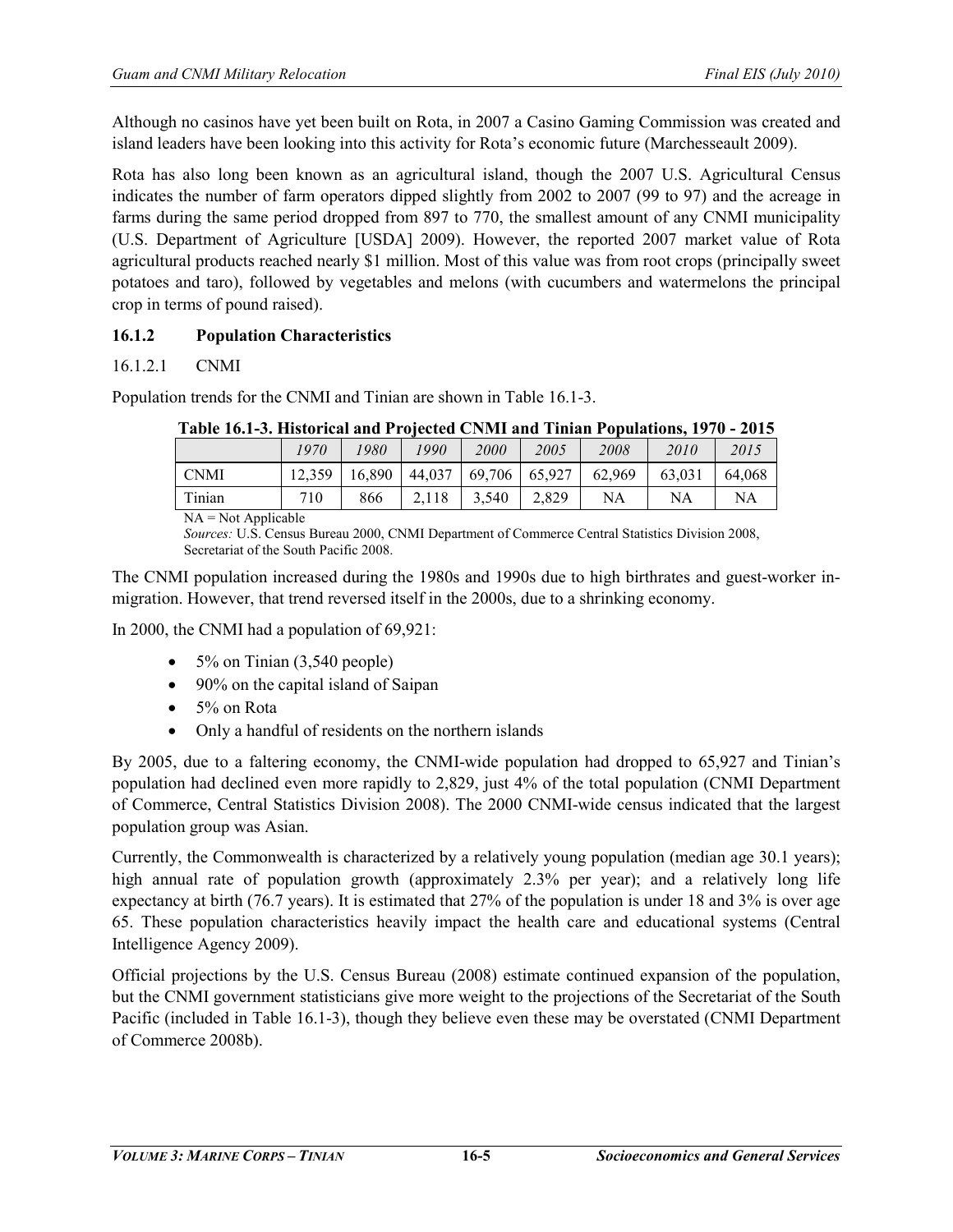## 16.1.2.2 Tinian

The 2005 CNMI Department of Commerce Household Income and Expenditure Survey counted 2,829 residents on Tinian. All of Tinian's population is located in the south with 76% of the island's 2005 population located in and around the main village of San José.

The ethnic makeup of Tinian is heavily influenced by the resort/tourism industries that employ large numbers of guest workers from the Philippines and other Asian countries. The 2005 CNMI Household Income and Expenditures Survey found that 32% of the population of Tinian is of Filipino descent and 0.8% was of Micronesian descent. Overall, the Chinese population on Tinian is lower than for the CNMI as a whole as Filipino workers, and a smaller group of Bangladeshi, fill many hotel jobs on Tinian.

Birthplace information for Tinian residence is shown in Table 16.1-4. Despite the population decline from 2000 to 2005, birthplace profiles remained similar. A little less than half the Tinian citizenry was CNMIborn, and a little under half were foreign-born. Additional data from both years showed the great majority of the foreign-born had not become U.S. citizens. Furthermore, the foreign born population has a higher outward migration rate than their native born counterparts.

|                            | 2000    | 2005     |
|----------------------------|---------|----------|
| <b>Total Population</b>    | 3,540   | 2,829    |
| Native born                | 53.6%   | 54.3%    |
| Born CNMI                  | 44.7%   | 46.2%    |
| Born Elsewhere in the U.S. | 8.8%    | 8.1%     |
| Foreign born               | 46.4%   | $45.7\%$ |
| Philippines                | 26.6%   | 27.0%    |
| China                      | $6.9\%$ | 8.8%     |
| Bangladesh                 | 2.6%    | 2.9%     |
| All Other Foreign          | 10.3%   | 7.1%     |

#### **Table 16.1-4. Tinian Residents by Birthplace, 2000 and 2005**

*Source*: U.S. Census Bureau 2000.

Tinian's future population growth independent of the proposed action is not certain, as it would likely depend on the construction and success of additional casinos.

## 16.1.2.3 Saipan

The island of Saipan is home to more than 90% of the population of the CNMI. The 2005 population was 60,608. Only 49% of the residents of Saipan were U.S. citizens at the time, though it should be noted that elements of the garment industry were still active then so that number may have gone up as foreign workers migrated home. Saipan consists of 31% Filipinos, 20% Chamorros, and the remaining consisting of various other Asian and Pacific Islander groups (CNMI Department of Commerce, Central Statistics Division 2008).

# 16.1.2.4 Rota

U.S. Census records assembled by the U.S. Department of Interior (U.S. Department of the Interior 2009) indicated Rota's population peaked at 3,509 in 1995 and then declined to 3,283 in 2000, less than Tinian's population at the time. CNMI Census data for 2005 indicated a further drop to 2,490 in 2005, still under Tinian's population (CNMI Department of Commerce, Central Statistics Division 2008). Rota's 2005 population had the highest proportion of Chamorros of the three major the CNMI municipalities (65%, vs. 44% for Tinian and 20% for Saipan). It also had the highest proportion of U.S.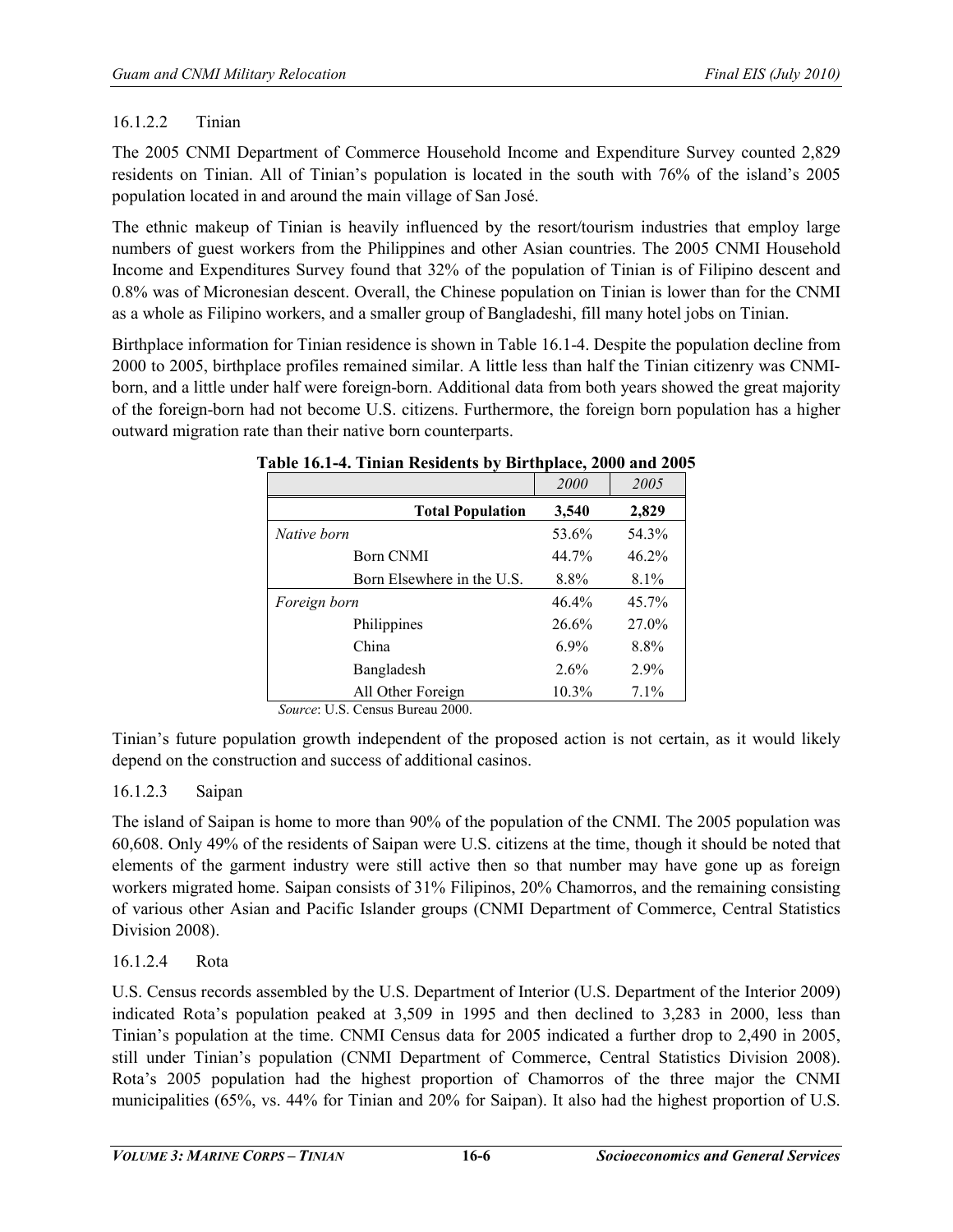citizens (77%, vs. 55% for Tinian and 49% for Saipan) and of children under 18 (35%, vs. 26% for Tinian and 29% for Saipan).

## **16.1.3 Economic Characteristics**

16.1.3.1 Labor Force and Income

## CNMI

Minimum wage rates in the CNMI (\$4.55/hour) are substantially below comparable wage rates on Guam (\$6.55). There have been few organized labor contracts in the guest-worker-dependent sectors of the economy. Thus there is little internal pressure for wage increases.

Average income varies considerably from one ethnic group to another. Chamorros earned a median 2005 annual income of \$31,619; Filipinos earned \$14,190; peoples of the Freely Associated States of Micronesia (FAS), earned \$13,916 (CNMI Department of Commerce, Central Statistics Division 2008).

The raising of CNMI wages to meet the new minimum wage standards would have various consequences on labor force and income. One consequence of the CNMI's guest worker policies has been that most wages were at the legal CNMI minimum wage level. Under Public Law 110-28, the CNMI minimum wage would rise to meet the U.S. federal minimum wage by 2014. It would accomplish this by annual \$0.50 increases. The CNMI minimum wage was \$4.55 per hour as of September 2009, with another \$0.50 increase planned for May 26, 2010 (this increase has since been delayed until September 30, 2010). The rising minimum wage would have an impact on the CNMI income, but is also likely to result in a reduction in overall CNMI employment and a loss of the Commonwealth's competitive wage advantage (Congressional Budget Office 2004, Vallejera 2007). It may also encourage more native born persons to replace foreign workers as wages increase to more desirable levels.

Table 16.1-5 shows employment by industry for the CNMI in 2005. Employment in the manufacturing industry made up about one-third of total employment; the accommodations industry (e.g. Tourism) was the second leading employer.

| $\frac{1}{2}$ and $\frac{1}{2}$ and $\frac{1}{2}$ and $\frac{1}{2}$ and $\frac{1}{2}$ and $\frac{1}{2}$ and $\frac{1}{2}$ and $\frac{1}{2}$ and $\frac{1}{2}$ and $\frac{1}{2}$ and $\frac{1}{2}$ and $\frac{1}{2}$ and $\frac{1}{2}$ and $\frac{1}{2}$ and $\frac{1}{2}$ and $\frac{1}{2}$ a |            |          |        |          |  |  |
|-----------------------------------------------------------------------------------------------------------------------------------------------------------------------------------------------------------------------------------------------------------------------------------------------|------------|----------|--------|----------|--|--|
|                                                                                                                                                                                                                                                                                               | Total CNMI | Tinian   | Saipan | Rota     |  |  |
| <b>Total Employed</b>                                                                                                                                                                                                                                                                         | 33,622     | 1,602    | 31,109 | 908      |  |  |
| Agriculture/forestry/fisheries/mining                                                                                                                                                                                                                                                         | 422        | 15       | 392    | 14       |  |  |
| Construction                                                                                                                                                                                                                                                                                  | 1,640      | 77       | 1,505  | 58       |  |  |
| Manufacturing                                                                                                                                                                                                                                                                                 | 10,988     | 31       | 10,950 | 7        |  |  |
| Wholesale                                                                                                                                                                                                                                                                                     | 305        | 8        | 297    | $\theta$ |  |  |
| Retail                                                                                                                                                                                                                                                                                        | 2,431      | 23       | 2,386  | 22       |  |  |
| Transportation/communication/utilities                                                                                                                                                                                                                                                        | 913        | 23       | 875    | 14       |  |  |
| Information                                                                                                                                                                                                                                                                                   | 366        | $\Omega$ | 366    | $\Omega$ |  |  |
| Finance                                                                                                                                                                                                                                                                                       | 821        | 62       | 752    | 7        |  |  |
| <b>Professional Services</b>                                                                                                                                                                                                                                                                  | 1,803      | 46       | 1,727  | 29       |  |  |
| Educational                                                                                                                                                                                                                                                                                   | 2,070      | 131      | 1,794  | 145      |  |  |
| Arts                                                                                                                                                                                                                                                                                          | 1,430      | 69       | 1,255  | 105      |  |  |
| Accommodation                                                                                                                                                                                                                                                                                 | 4,866      | 677      | 4,066  | 123      |  |  |
| Other                                                                                                                                                                                                                                                                                         | 2,414      | 170      | 2,201  | 43       |  |  |
| Public                                                                                                                                                                                                                                                                                        | 3,153      | 270      | 2,543  | 341      |  |  |

|  | Table 16.1-5. Employment by Industry, CNMI, 2005 |  |
|--|--------------------------------------------------|--|
|  |                                                  |  |

*Source:* CNMI Department of Commerce Central Statistics Division 2008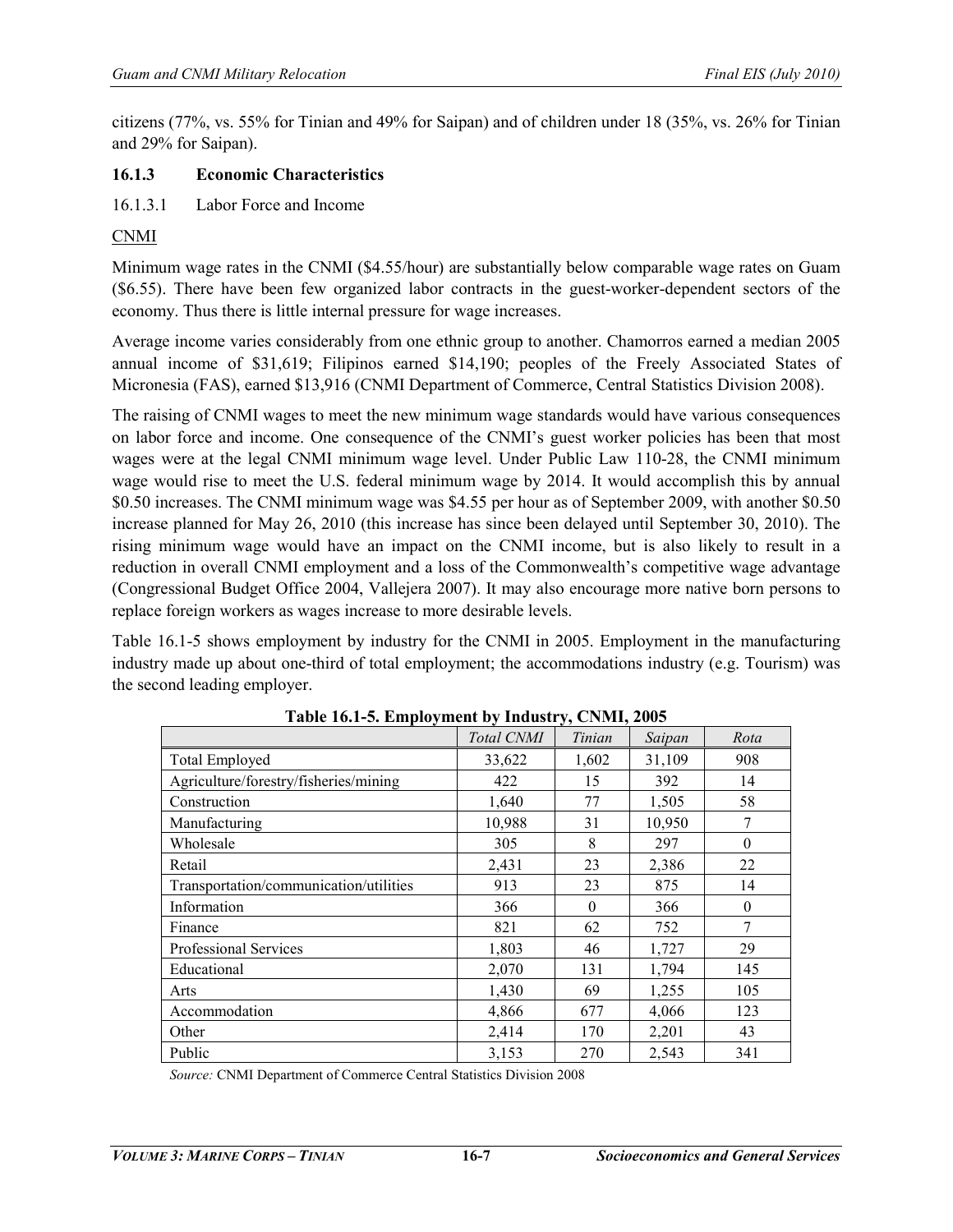## Tinian

The leading employer on Tinian is the accommodations industry, providing more than 40% of jobs. The second leading employer is the public sector (17% of total employment). Tinian's unemployment rate is estimated to be around 17%.

Hourly wages on Tinian have historically been somewhat higher than in the CNMI as a whole. Overall CNMI hourly wages were brought down due to the large amount of low-wage Chinese workers employed on Saipan. Another possible factor contributing to higher wages on Tinian is the relatively high level of educational attainment on the island (Table 16.1-6).

|                                 | 2000 | 2005  |
|---------------------------------|------|-------|
| Less than $9th$ grade           | 9%   | 10%   |
| $9th$ to 12 grade, no diploma   | 15%  | 11%   |
| High school graduate            | 31%  | 41%   |
| Some college, no degree         | 18%  | 12%   |
| Associate degree                | 6%   | 16%   |
| Bachelor's degree               | 18%  | $7\%$ |
| Graduate or professional degree | 3%   | $2\%$ |
| % High School Grad or Higher    | 76%  | 79%   |
| % Bachelor Degree or Higher     | 21%  | 9%    |

#### **Table 16.1-6. Educational Attainment on Tinian (Population 25 and Older)**

*Sources:* U.S. Census Bureau 2000, CNMI Department of Commerce Central Statistics Division 2008.

## Saipan

The Saipan-wide 2005 number of employed persons was 31,109, with the unemployment rate estimated at 7.7%. As previously suggested the population and labor force are both believed to be declining as the depressed economy produces both out-migration and discouraged workers dropping out of the official labor force. Chamorros made up only 12% of the active labor force in 2005, but 30% of the unemployed population. The household median income was \$16,835, and per capita income was \$6,017.

# Rota

Unemployment was 10.1%, the intermediate between Tinian and Saipan. Rota's median household income slightly exceeded that of Tinian in 2005 (\$22,270 on Rota, \$21,538 on Tinian, and \$16,835 on Saipan). However, this likely reflects the effects of strong reliance on government jobs rather than the health of the private sector – of Rota's 908 employed persons in 2005, 51% held government jobs. Using data from the 2007 U.S. Economic Census (that includes private-sector employment only) to calculate average salary by dividing total payroll by number of employees, Rota emerges as having the lowest private-sector average (\$8,100, vs. \$10,400 on Tinian and about \$11,000 on Saipan) (U.S. Census Bureau 2009).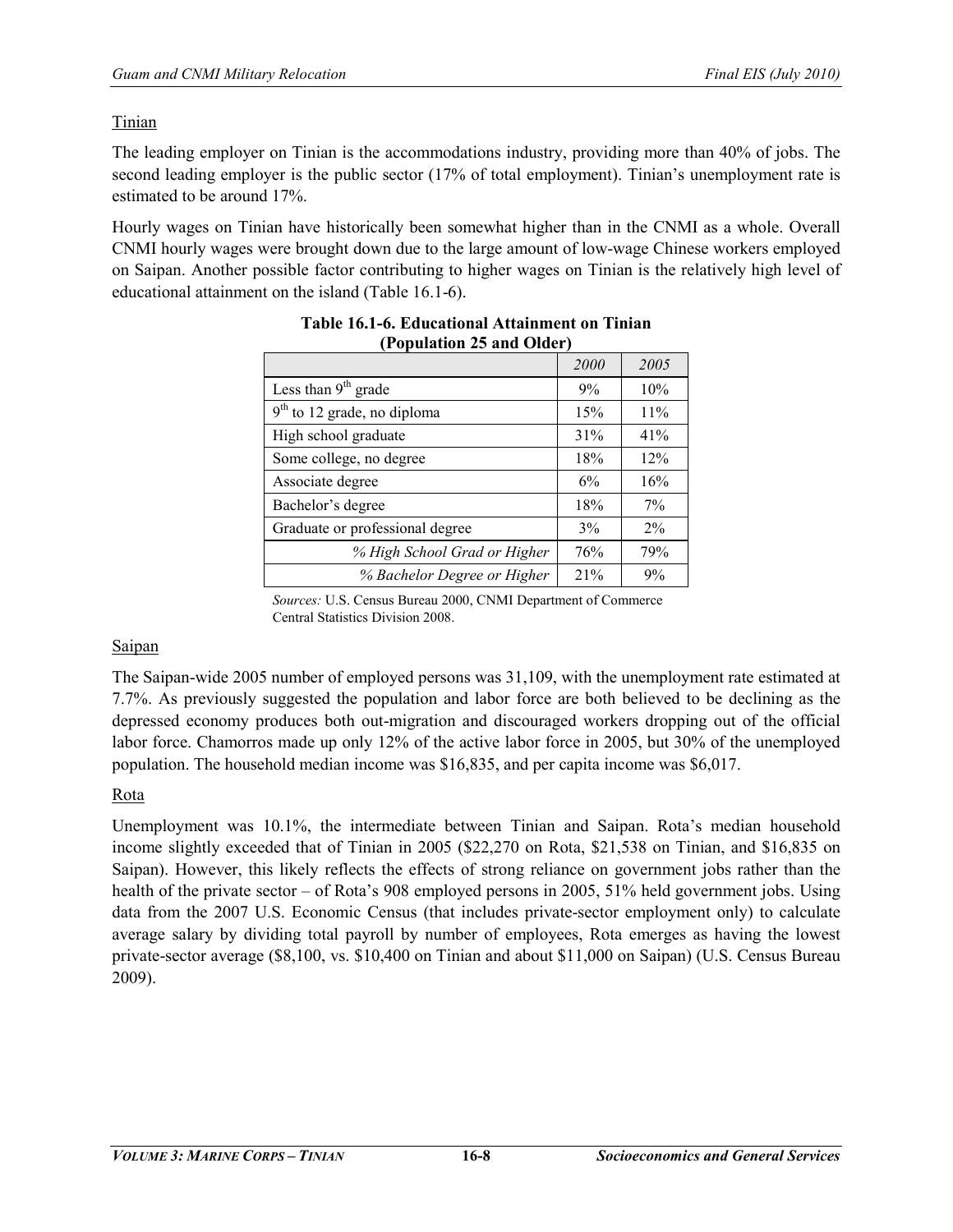## 16.1.3.2 Agriculture

## CNMI

The CNMI agriculture industry accounts for only a small percentage of employment; however, it is an important component of the local economy because it is a subsistence activity. Table 16.1-7 shows the number of farms and the monetary value of agricultural production, by island, for 2002 and 2007.

| <i>Item</i>                      |             | <b>CNMI</b> Total | Tinian    |           | Saipan      |                | Rota      |                |
|----------------------------------|-------------|-------------------|-----------|-----------|-------------|----------------|-----------|----------------|
|                                  | 2002        | 2007              | 2002      | 2007      | 2002        | 2007           | 2002      | 2007           |
| Total # of Farms                 | 214         | 256               | 23        | 31        | 92          | 128            | 99        | 97             |
| Total \$ Value                   | \$2,287,407 | \$2,409,513       | \$147,387 | \$263,622 | \$1,469,548 | \$1,241,411    | \$670,472 | \$904,480      |
| Root Farms                       | 85          | 106               | 2         | 5         | 37          | 54             | 46        | 47             |
| Root \$ Value                    | \$404,734   | \$638,498         | (D)       | \$3,010   | (D)         | \$184,228      | \$297,284 | \$451,260      |
| Vegetable and Melon<br>Farms     | 102         | 110               | 6         | 7         | 64          | 69             | 32        | 34             |
| Vegetable and Melon \$<br>Value  | \$821,293   | \$631,470         | \$54,500  | \$77,188  | \$684,178   | \$340,182      | \$82,615  | \$214,100      |
| Fruits and Nuts Farms            | 103         | 115               | 9         | 8         | 37          | 74             | 57        | 33             |
| Fruits and Nuts \$ value         | \$343,021   | \$401,664         | \$16,000  | \$72,339  | \$122,083   | \$217,480      | \$204,938 | \$111,845      |
| Nursery Crop Farms               | 10          | 17                |           | 2         | 6           | 10             | 3         | 5              |
| Nursery Crop \$ Value            | \$93,247    | \$178,311         | (D)       | (D)       | \$72,600    | (D)            | (D)       | \$26,500       |
| Livestock Farms                  | 71          | 98                | 11        | 26        | 16          | 36             | 44        | 36             |
| Livestock \$ Value               | \$475,167   | \$279,485         | \$52,800  | \$77,945  | \$365,027   | \$107,415      | \$57,340  | \$94,125       |
| Poultry and Eggs<br>Farms        | 32          | 18                | 1         | 3         | 3           | 9              | 28        | 6              |
| Poultry and Eggs \$<br>Value     | \$143,795   | \$214,360         | (D)       | (D)       | (D)         | \$187,745      | \$24,345  | (D)            |
| Fish and Aquaculture<br>Farms    | 5           | 5                 | 1         | 1         |             | $\overline{2}$ | 3         | $\overline{2}$ |
| Fish and Aquaculture \$<br>Value | \$6,150     | \$65,725          | (D)       | (D)       | (D)         | (D)            | (D)       | (D)            |

| Table 16.1-7. Number of Farms and \$ Values of Agricultural Production, CNMI, 2002 and 2007 |  |  |
|---------------------------------------------------------------------------------------------|--|--|
|                                                                                             |  |  |

*Notes*: Some farms produce more than one type of crop and are included under multiple categories. (D) represents that data was withheld so that the sales of individual farms would not be disclosed. *Source*: USDA 2009.

## Tinian

Tinian has the lowest monetary level of agricultural production of the three islands. Livestock farms are more numerous than other types of farms and account for 30% of the value of agricultural production. Vegetable/melon farms and fruits/nuts farms also each account for about 30% of the value of production on Tinian.

## Saipan

Saipan has the highest level of agricultural production of the three islands. Vegetable and melon produce accounts for the highest percentage of sales, however; vegetable and melon sales declined dramatically from 2002 to 2007, and the total value of Saipan agricultural production declined by 15.5% from 2002 to 2007.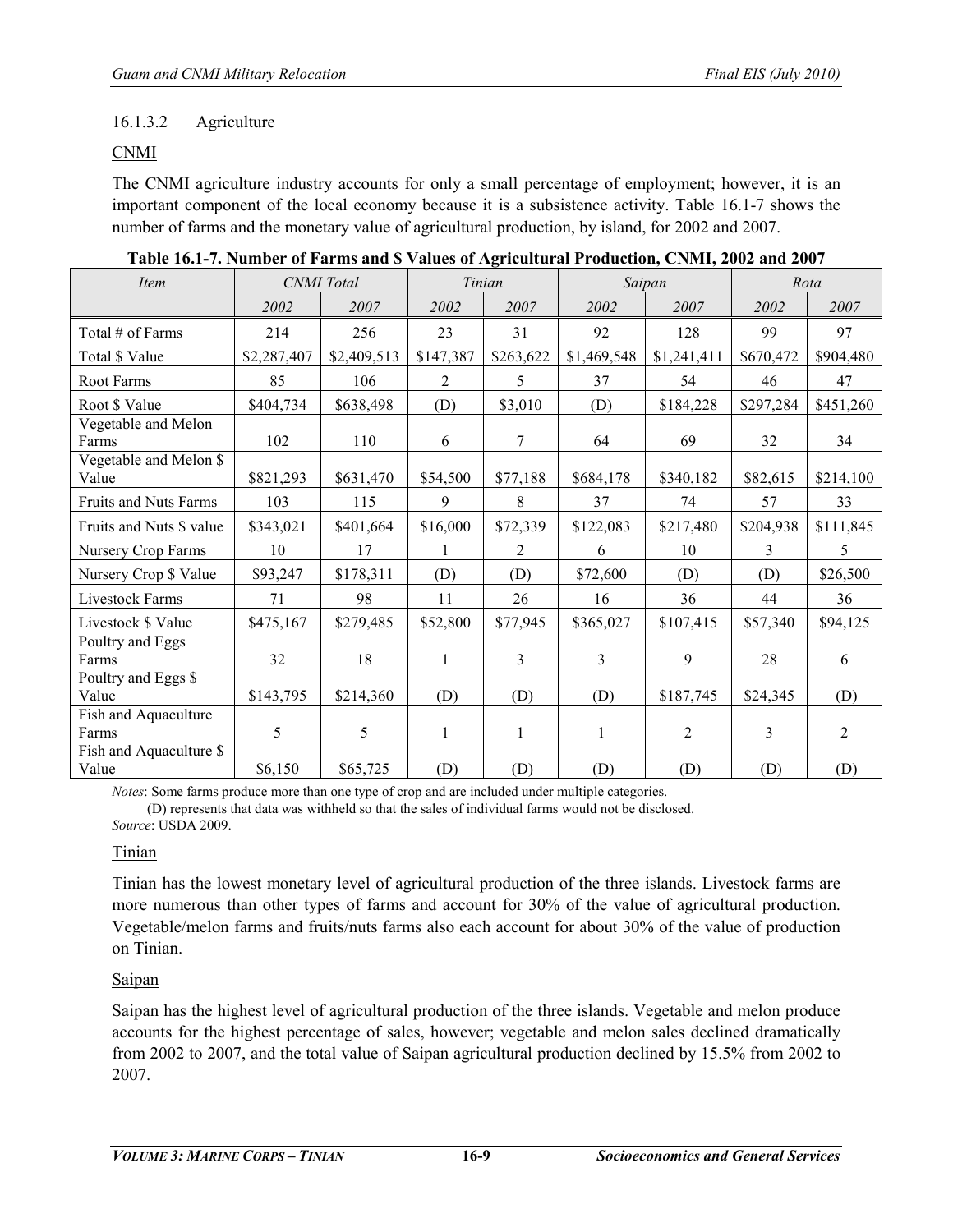## Rota

Agricultural production on Rota grew by 35% from 2002 to 2007. This indicates improved efficiency, as the growth occurred despite the loss of two farms. Root produce generally creates the most value of all of the different types of produce (50% of the total in 2007). Vegetable and melon production value increased substantially from 2002 to 2007 while fruit and nut production value declined.

16.1.3.3 Housing Supply and Projections

# CNMI

In 2000, the CNMI had the highest median house value of any of the U.S. Insular Areas, exceeding median house values on the U.S. Mainland. More than three-quarters (76%) of the CNMI houses were valued at \$100,000 or above in 1999. Approximately 32% of these homes were appraised at \$500,000 or above.

Table 16.1-8 presents year 2000 data on the value of housing for the CNMI as a whole, as well as Tinian, Saipan, and Rota. About two-thirds of the houses were constructed since 1980.

| $\frac{1}{2}$ and $\frac{1}{2}$ . There is the state of $\frac{1}{2}$ and $\frac{1}{2}$ are $\frac{1}{2}$ . The state of $\frac{1}{2}$ |            |           |           |           |  |  |  |
|----------------------------------------------------------------------------------------------------------------------------------------|------------|-----------|-----------|-----------|--|--|--|
|                                                                                                                                        | Total CNMI | Tinian    | Saipan    | Rota      |  |  |  |
| <b>Total Units</b>                                                                                                                     | 4.408      | 248       | 3,560     | 352       |  |  |  |
| Less than $$50,000$                                                                                                                    | $10.1\%$   | 6.8%      | 10.7%     | 11.1%     |  |  |  |
| \$50,000 to \$99,999                                                                                                                   | 17.2%      | $17.2\%$  | 16.3%     | 22.7%     |  |  |  |
| \$100,000 to \$149,999                                                                                                                 | 16.8%      | 16.5%     | $16.5\%$  | 19.6%     |  |  |  |
| \$150,000 to \$199,999                                                                                                                 | 13.9%      | 21.0%     | 13.0%     | 13.1%     |  |  |  |
| \$200,000 to \$299,999                                                                                                                 | $15.2\%$   | 19.0%     | 14.6%     | 15.9%     |  |  |  |
| \$300,000 to \$499,999                                                                                                                 | $10.2\%$   | $3.6\%$   | 11.6%     | $5.2\%$   |  |  |  |
| \$500,000 or more                                                                                                                      | $16.6\%$   | 15.7%     | 17.1%     | 12.5%     |  |  |  |
| Median                                                                                                                                 | \$159,829  | \$162,234 | \$161,205 | \$125,000 |  |  |  |

## **Table 16.1-8. Value of Owner-Occupied Housing in CNMI, 2000**

*Source*: U.S. Census Bureau 2000.

## Tinian

Table 16.1-9 summarizes the most recent available information on housing occupancy on Tinian.

A substantial number of houses were vacant at the time of the 2000 census. While the Tinian homeownership rate was low, there also remained a high rental vacancy rate. This was caused by limited employment and the existence of group housing for hotel workers. By 2005, the number of occupied units had begun to dwindle along with the population, but the homeownership rate remained roughly constant.

| Table To.1-2. Housing Occupancy and Ownership on Thildin, 2000 and 2005 |             |      |
|-------------------------------------------------------------------------|-------------|------|
|                                                                         | <i>2000</i> | 2005 |
| Occupied Housing Units                                                  | 790         | 656  |
| Occupied by the Owner                                                   | 248         | 216  |
| Vacant all Year                                                         | 266         | NA   |
| Vacant part of the Year                                                 | 14          | NA   |
| <b>Total Units</b>                                                      | 1.055       | NA   |

**Table 16.1-9. Housing Occupancy and Ownership on Tinian, 2000 and 2005**

 $NA = Not$  Applicable

*Sources:* U.S. Census Bureau 2000, CNMI Department of Commerce Central Statistics Division 2008.

As of 2000, the average household size for owner-occupied dwellings on Tinian (5.04 individuals) was substantially higher than that for rented units (2.85 individuals). The higher household size reflects the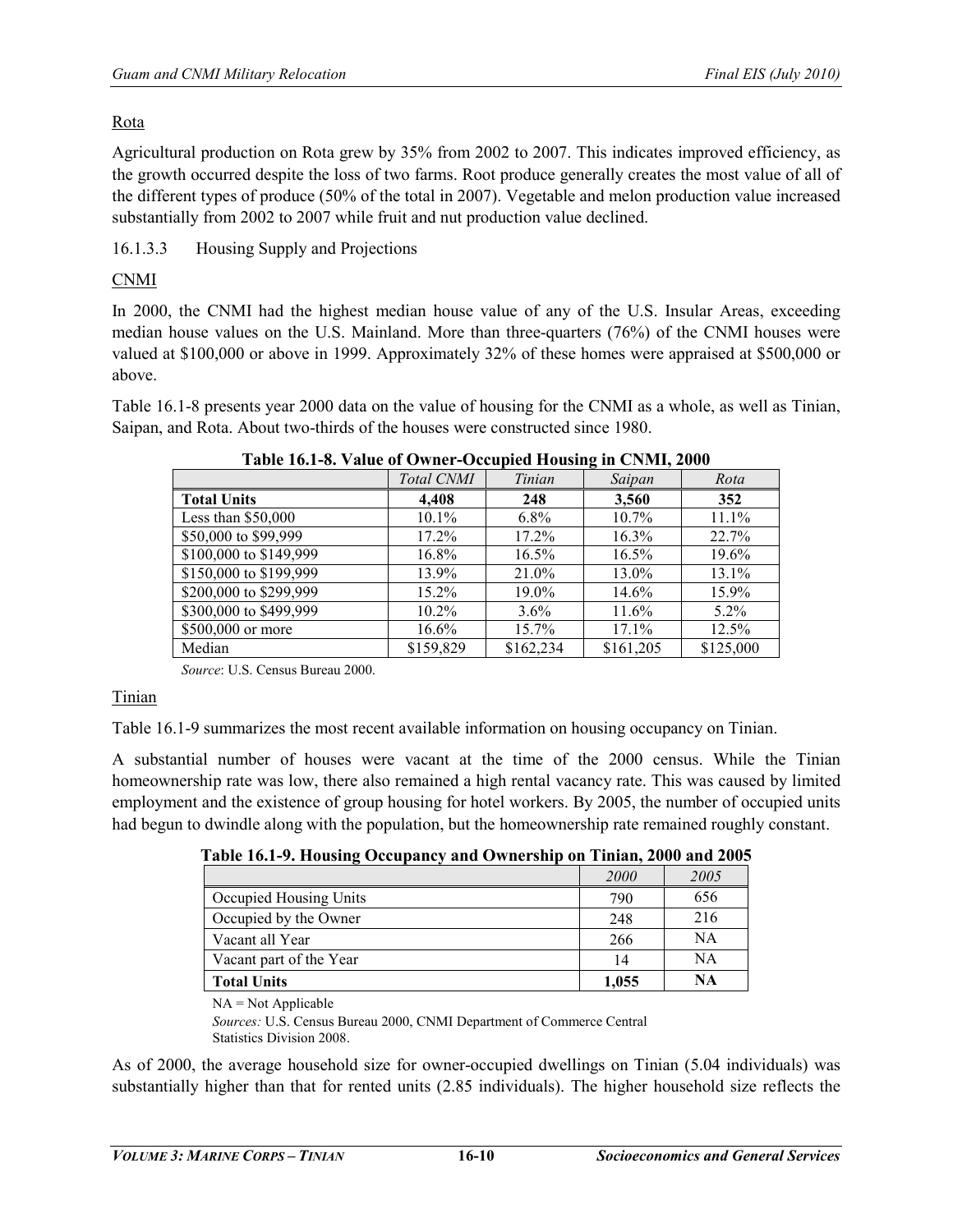existence of multi-generational households common in the CNMI society (CNMI Department of Commerce, Central Statistics Division 2002).

Table 16.1-8 shows the 2000 median value of housing on Tinian to be the highest in the CNMI. These prices were partially due to optimism on the part of homeowners during 2000, a time of economic success. Subsequent economic downturns have most likely reduced housing values, at least relative to other islands in the CNMI. Additionally, there has been modest increase in housing supply for permanent residents, as well as the construction of temporary barracks by the Bridge Investment Group for the possible development of a new casino (CNMI Department of Commerce 2008b).

## Saipan

Saipan had the most housing units in the CNMI as of 2000, and the median value of those units was above the CNMI average. Nearly 30% of the housing units on Saipan had a value of at least \$300,000. Based on the 2000 U.S. Census data, the total value of housing units on Saipan was \$574 million.

## Rota

Rota had the fewest number of housing units in the CNMI as of 2000 and the value per unit was below the CNMI average. About 67% of Rota housing units were valued below \$200,000. Based on 2000 U.S. Census data, the total value of housing units on Rota was \$44 million.

16.1.3.4 CNMI Government Finances

Table 16.1-10 shows the recent financial conditions of the CNMI government. In 2001 the government was running a budget surplus. However in later years, mostly due to increasing expenditures, the government has spent more than it earns. In 2004 the CNMI government budget deficit equaled 18% of its total revenues.

|                                                | 2001          | 2002             | 2003            | 2004             |
|------------------------------------------------|---------------|------------------|-----------------|------------------|
| Own source revenue                             | \$227,709,651 | \$215,650,986    | \$225,412,808   | \$235,754,891    |
| Federal contributions                          | \$49,348,134  | \$71,964,627     | \$57,560,034    | \$63,006,595     |
| Total revenues                                 | \$277,057,785 | \$287,615,613    | \$282,972,842   | \$298,761,486    |
| Total expenditures                             | \$258,177,431 | \$314,985,333    | \$303,986,379   | \$352,488,419    |
| Revenues less expenditures [surplus/(deficit)] | \$18,880,354  | $(\$27,369,720)$ | (S21, 013, 537) | $(\$53,726,933)$ |

**Table 16.1-10. CNMI Government Finances, 2001-2004** 

*Source:* General Accounting Office 2006.

# Tinian Government Structure and Revenue

The Municipality of Tinian and Aguiguan is made up of the islands of Tinian and Aguiguan (sometimes referred to as Goat Island), an uninhabited island about 10 miles southeast of Tinian. The municipal government is made up of the Mayor's Office and Municipal Council. The Municipal Council is an elected three-person Council. The Municipality of Tinian and Aguiguan is represented in the CNMI Legislature by an elected four-member Legislative Delegation (three senators and one House representative).

The relationship between the Municipality and the CNMI central government is not as independent as are relationships between most American cities or counties and state governments. All CNMI Resident Department Heads on Tinian are appointed by Tinian's Mayor. Thus the CNMI agencies on Tinian are effectively responsible to both the Mayor and the CNMI department heads on Saipan.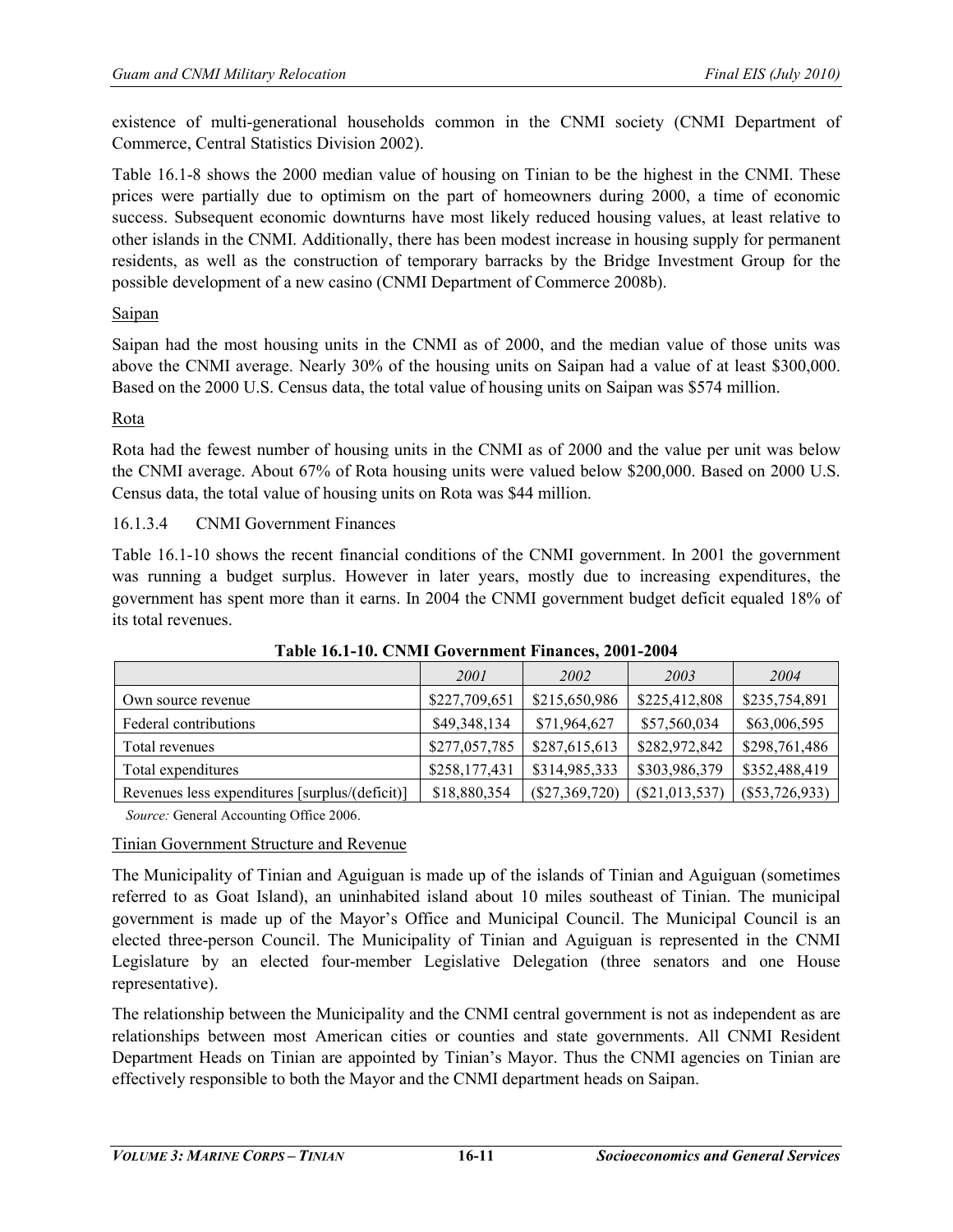Casino revenues on Tinian, derived from private casino operators, represent the only revenue generated on the island. Gambling is prohibited in the Northern Mariana Islands except as allowed through Commonwealth law or as established through initiative in the Commonwealth or in any senatorial district, per Article XXI of the CNMI Constitution. In the November 1978 general elections, 78% of the people of Tinian voted in a senatorial initiative to allow casino gaming in the Municipality of Tinian and Aguiguan. Through this casino gaming initiative, revenues generated are considered local revenues and remain in the municipality instead of being transferred to the central government.

Casino revenues thus contribute to a local budget that funds the operations of the Tinian Casino Gaming Control Commission, the Tinian Municipal Treasury, and the Tinian Mayor's Office. The Commission was created through the Casino Gaming Act to be the regulatory and enforcement agency for the casino gaming industry. The Treasury was created by the Act to handle all related gaming revenues. Casino revenues flowing to the Tinian Mayor's Office are used to fund personnel, operations, and public programs that are not provided for under the CNMI primary funding.

A collapse of the Tinian casino gaming industry would displace casino employees and workers in those regulatory agencies currently funded through the casino revenues. Table 16.1-11 and Table 16.1-12 show current Tinian government employment funded by casino revenues and CNMI Legislative Appropriations.

| <b>Agencies Funded by Tinian Gaming Revenues</b>       | Agencies Funded by CNMI Legislative Appropriations   |
|--------------------------------------------------------|------------------------------------------------------|
| Mayor's Office (25 employees as of early 2009)         | Mayor's Office (125 employees as of early 2009)      |
| Municipal Treasury (Treasurer and 4 staff as of early  | Tinian Municipal Council (3 Council members and 4    |
| 2009)                                                  | staff as of early 2009)                              |
| Tinian Youth Center (Director and 11 staff as of early | CNMI agencies located on Tinian (6 Resident          |
| 2009)                                                  | Department Heads and 297 employees as of early 2009) |
| Tinian Casino Gaming Control Commission                |                                                      |
| (5 Commissioners and 39 staff as of early 2009)        |                                                      |

**Table 16.1-11. Tinian Governmental Agencies by Primary Funding Source**

*Source*: Tinian Municipal Treasury 2009.

# **Table 16.1-12. Trends in Tinian Municipal Budgets and Employment Funded by Gaming Revenues**

| FYS                                                         | <i>2000</i>    | 2001         | 2002        | 2003          | 2004        | 2005        | 2006        | 2007        | 2008          |
|-------------------------------------------------------------|----------------|--------------|-------------|---------------|-------------|-------------|-------------|-------------|---------------|
| <b>Revenues</b>                                             |                |              |             |               |             |             |             |             |               |
| From Gaming                                                 | \$4,509,875    | \$2,983,242  | \$4,082,930 | \$4,144,802   | \$4,641,222 | \$3,709,667 | \$4,933,137 | \$3,643,869 | \$3,304,018   |
| <b>Other Sources</b>                                        | \$0            | \$0          | \$0         | \$0           | \$0         | \$0         | \$0         | \$0         | \$649,217     |
| Expenditures<br>(all purposes)                              | \$2,340,874    | \$4,308,361  | \$3,853,264 | \$4,475,527   | \$4,547,366 | \$3,695,949 | \$4,505,376 | \$4,351,260 | \$4,297,424   |
| Year-End<br>Surplus/Deficit                                 | \$2,169,001    | $-1,325,119$ | \$229,666   | $-$ \$330,275 | \$93,856    | \$13,718    | \$427,761   | $-$707,391$ | $-$ \$344,189 |
| Combined<br>Jobcount <sup>1</sup><br>(filled)<br>positions) | 40             | 80           | 84          | 93            | 92          | 94          | 80          | 80          | 80            |
| Mayor's<br>Office/ Youth<br>Center/<br>Treasurer            | $\overline{2}$ | 46           | 50          | 57            | 56          | 48          | 42          | 42          | 42            |
| Gaming<br>Commission                                        | 38             | 34           | 34          | 36            | 36          | 36          | 38          | 38          | 38            |

*Notes:*  $1$  FTF

*Source:* Tinian Municipal Treasury 2009.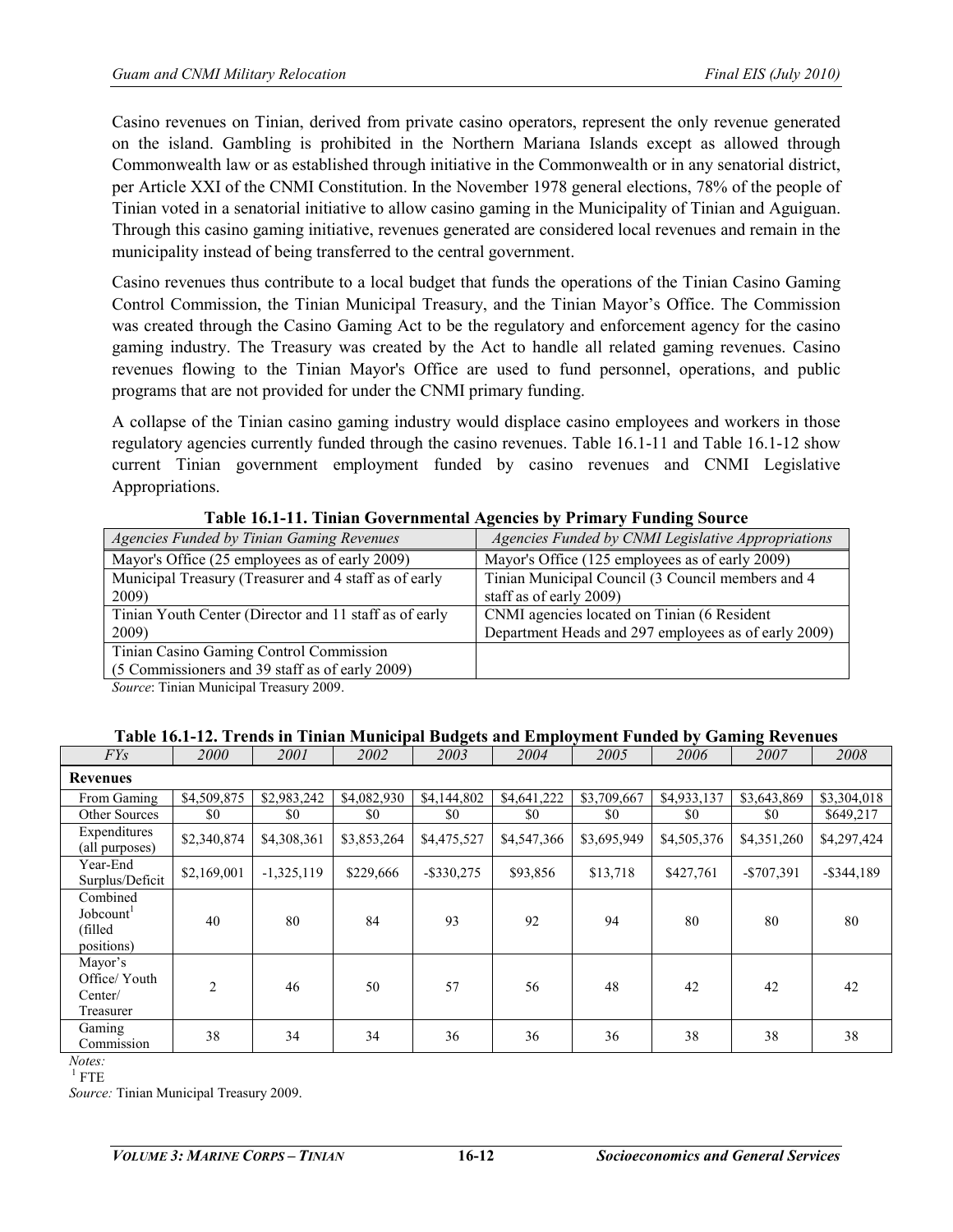## 16.1.3.5 Tinian Public Services

## Education Services

There are two public schools on Tinian; Tinian Elementary (grades 1-6) and Tinian Junior/Senior High Schools (grades 7-12). Both are located in the village of San José and are accredited by the Accrediting Commission of Western Association of Schools and Colleges.

According to 2007-2008 school year data, Tinian Elementary enrollment was 295 students, and Tinian Junior/Senior High School enrollment was 320 students.

Class sizes are relatively small with a student-teacher ratio of 20 at Tinian Elementary and 13.4 at Tinian Junior/Senior High School. About 64% of the teachers at the high school are certified by the CNMI Public School System (CNMI Public School System 2008a).

The student body of the CNMI as a whole is mostly drawn from the indigenous population. Guest worker populations (with the exception of the Filipino population) have been less likely to have children.

On Tinian, the primary school student population is concentrated in the Chamorro and Filipino ethnicities, with relatively few from neighboring Micronesian areas (Table 16.1-13).

|                              | Tinian (Combined Schools) | All Other CNMI Schools |
|------------------------------|---------------------------|------------------------|
| Chamorro or Chamorro Mix     | 62%                       | 41%                    |
| Carolinian or Carolinian Mix | $1\%$                     | 11%                    |
| Other Micronesian*           | $2\%$                     | 13%                    |
| Filipino                     | 32%                       | 28%                    |
| Other Asian**                | $2\%$                     | $4\%$                  |
| Caucasian                    | $0\%$                     | $1\%$                  |
| All Others                   | $1\%$                     | $2\%$                  |
| <b>Total (Base)</b>          | 615                       | 10.127                 |

**Table 16.1-13. Ethnic Pupil Accounting, Tinian versus Rest of CNMI Schools, 2007-2008** 

*Notes:*

\* Chuukese, Palauan, Pohnpeian, Marshallese, Yapese

\*\* Korean, Chinese, Japanese

*Source:* CNMI Public School System 2008a.

For the period 2000-2005, student tracking studies suggest that approximately 37% of the graduates from Tinian High school have some college education. The Northern Marianas College operates an extension campus in San José but is currently limited to continuing education and high school equivalency courses.

In 2006, the CNMI school system received 46% of its revenues from the CNMI sources. Another 40% came from grants, mostly from the U.S. Department of Education (CNMI Public School System 2008b).

## Health and Human Services

Infectious diseases in the CNMI are a major health concern, in particular, HIV, TB, Hepatitis A and B, food-borne illnesses, vaccine-preventable diseases, and sexually-transmitted diseases. The rapid influx of contract workers has contributed to these problems. The incidence of tuberculosis is over 10 times higher than the Mainland U.S., with over half of all cases among non-resident alien workers (U.S. Department of the Interior 1999).

The Tinian Health Center is the island's primary health care facility. It was built in 1987. The building is entirely air-conditioned. The Center provides emergency services, treatment, two holding beds, delivery, laboratory, X-Ray, pharmacy, dental and public health services. The morgue and sanitation office are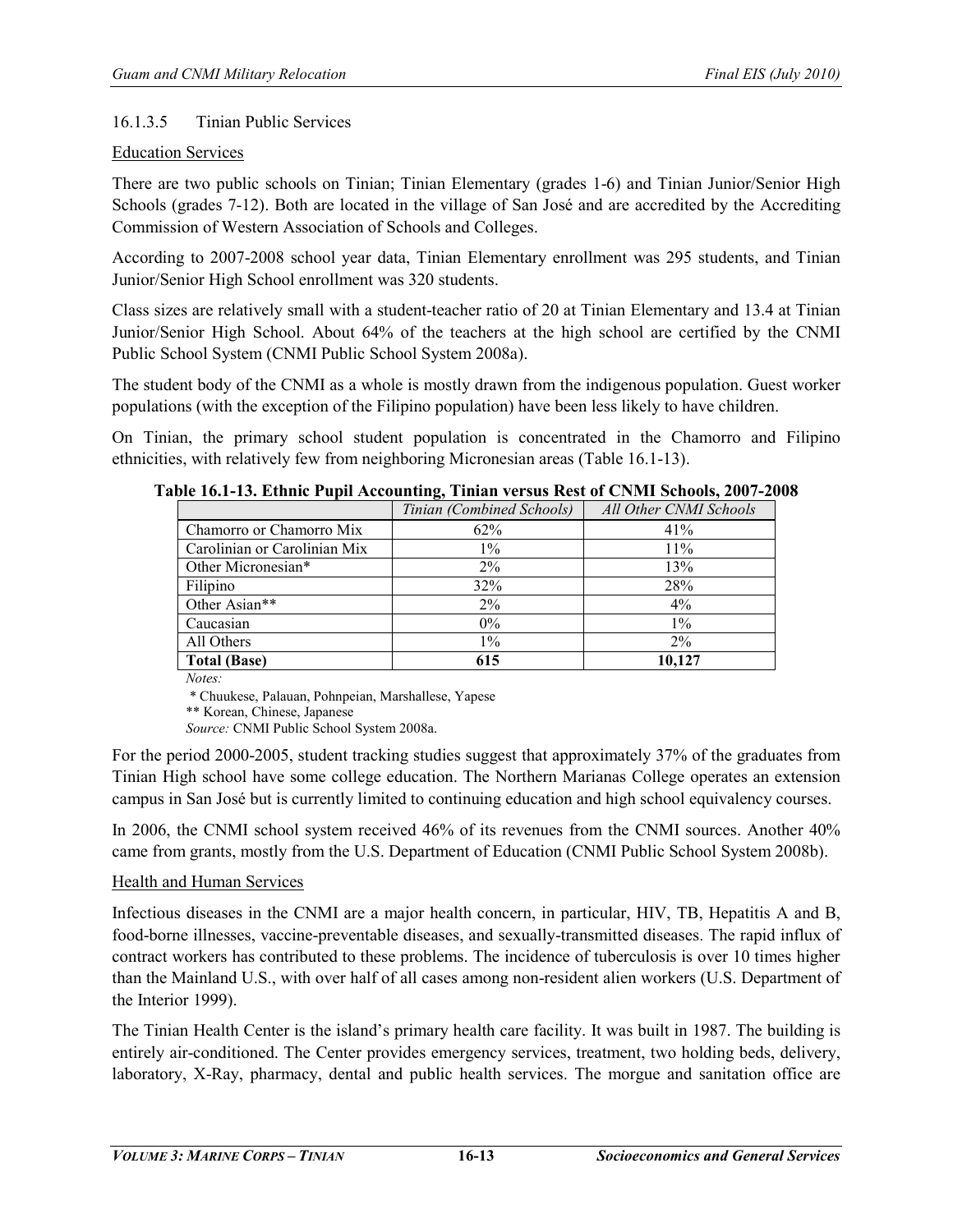located in a separate building. The morgue can currently accommodate two bodies and there are no funded plans for a larger morgue facility.

The Tinian Health Center employs one full-time doctor, one nurse-practitioner, one physician's assistant, five registered nurses, five licensed practical nurses, and one nursing aide. It also employs one dentist and two dental technicians. While this staffing level meets Tinian's current needs, this staffing capacity is tenuous, as health professionals often leave the island after only short periods of employment (Tinian Municipal Directors 2009).

## Public Safety Services

The CNMI Department of Public Safety is responsible for police, fire, and emergency management activities on Tinian. Facilities are located in San José and as of late 2008 were staffed by 20 police officers, 12 firefighters, and six administrative support personnel. Staffing was anticipated to expand if and when a new casino opened.

The Commonwealth Ports Authority maintains firefighting capability at the Tinian International Airport. This capability could be made available to Department of Public Safety in the event of a major emergency. The airport has two fire-fighting vehicles and a staff of nine officers (out of 12 authorized positions) who man the facility on a three-shift, 24-hour basis.

In general, the CNMI Department of Public Safety's capacity is adequate to meet the current needs of the Tinian community.

While recent Tinian crime rates are not available, Tinian police officials identified recent spikes in petty theft due to "the discovered value of copper, brass, aluminum, etc.," and status offenses. Although organized crime (mainly prostitution) linked to the tourist industry exists on Saipan, no prostitution has yet been reported on Tinian. Much of the Department of Public Safety's law enforcement effort is directed at traffic control, drunk driving, and domestic disputes. While Tinian police report significant reductions in the number of highway accidents, they remain concerned that Tinian's legal exemption from written driver examinations leads to a lack of driver education on the island (this exemption applies on Rota as well) (Tinian Department of Public Safety 2008).

Public safety services on Tinian as they currently exist would not be adequate to meet the needs of a large population influx or a serious public emergency. In particular, fire-fighting equipment may not be capable of suppressing major structural or brush fires. Acquisition in 2006 of a refurbished fire engine provided by the Department of Homeland Security under its Weapons of Mass Destruction program was the first key piece of firefighting equipment to arrive on the island for several years (de la Torre 2006).

#### 16.1.3.6 Sociocultural Issues

Land tenure is an important social issue in the CNMI, as it is elsewhere in the Pacific islands.

Although long-term land leases are possible on Tinian and elsewhere in the CNMI, Article XII of the CNMI Constitution restricts ownership of real property to people of at least 25% Northern Mariana Islands descent or to corporations entirely controlled and owned by Northern Mariana Islands descent. Privately-owned lands may be leased to individuals of non-Northern Mariana Islands descent for no more than 55 years, and (under Article XI) public lands may be leased for no more than 40 years.

Economic stratification and language differences between guest and indigenous populations have been accentuated by ethnic enclaves in group housing. For example the garment industry on Saipan often provided housing to Chinese workers in large compounds. In these compounds, traditional Chinese food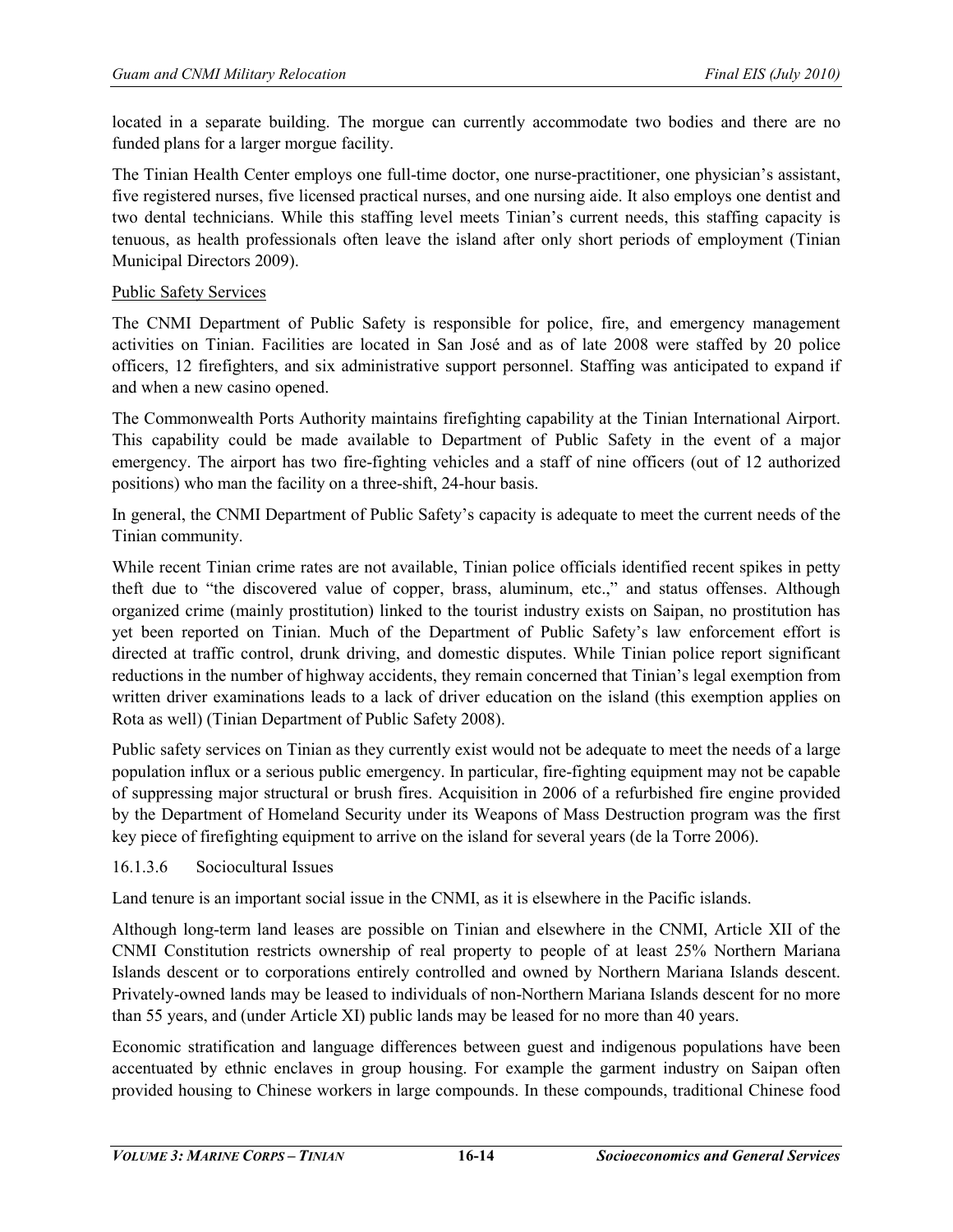and medicine was supplied and Chinese civil law was sometimes applied. Hotels and tourism companies in the CNMI often provide housing for their workers.

Recent changes to the CNMI immigration system would impact social values and issues in the CNMI. The recent federalization of the CNMI's immigration system is likely to change the source, if not the pattern, of immigrant labor in the Commonwealth. This federal legislation, combined with the collapse of the garment industry, would decrease the CNMI's Chinese guest worker population. Over the longer term the Filipino labor force supporting the tourism industry may also contract. These jobs are likely to be taken primarily by migrants from neighboring areas (such as the FSM and Palau) that are not subject to immigration restrictions (*Compact of Free Association, Sec. 141*).

Additional social impacts of the proposed federalization of the CNMI immigration (cited in mid-2007 by the Deputy Assistant Secretary of the Interior for Insular Affairs) included: (1) security concerns including the need for an effective pre-screening process for aliens wishing to enter the Commonwealth and the implementation of a refugee protection system and (2) the possibility of human trafficking, primarily for prostitution purposes, into the CNMI (Cohen 2007).

Upcoming possible changes to the CNMI land tenure system would also be influential to social values and issues in the region. Beginning in 2011, a 1976 Covenant between the U.S. and the CNMI would permit the amendment of land tenure laws through ballot initiatives. Although substantial support for continuation of the current system exists throughout the CNMI, it has been argued that the current system leads to the concentration of land ownership within a pool of a few families, and that continued demographic change in the CNMI could exacerbate this concentration. One possible result of such a landowner monopoly would be that business and residential rental prices could be set independent of market forces (Bartolucci and Shreni 2006).

## 16.2 ENVIRONMENTAL CONSEQUENCES

The section provides the socioeconomic impact analysis clustered into four major sections of Environmental Consequences: Economic Impacts, Public Service Impacts and Sociocultural Impacts. The section concludes with a Summary of Impacts and Summary of Proposed Mitigation Measures. Socioeconomic impacts would be islandwide in nature with little difference in effects among the various alternatives. Therefore, the summary of impacts presented below covers all of the alternatives except the no-action alternative, which is treated separately in Section 16.2.4.

## **16.2.1 Approach to Analysis**

The impact analysis for this Volume 3 follows the approach laid out in Volume 2, Chapter 16. However, because the magnitude of the proposed action on the CNMI is far less than on Guam, the analysis and discussion of impacts is more limited than in Volume 2 Chapter 16. Impact analysis discusses both the construction and operation components of the proposed action.

## 16.2.1.1 Methodology

Refer to the Volume 2 and the Methodology Chapter (Chapter 2) of the SIAS (located in Appendix F) for a detailing of methodology.

Public service impacts for this action are limited due to the small number of jobs involved. Information on public service impacts was based in part on input from military planners and discussions with Tinian resident department heads. Sociocultural topics are assessed in a qualitative fashion and are primarily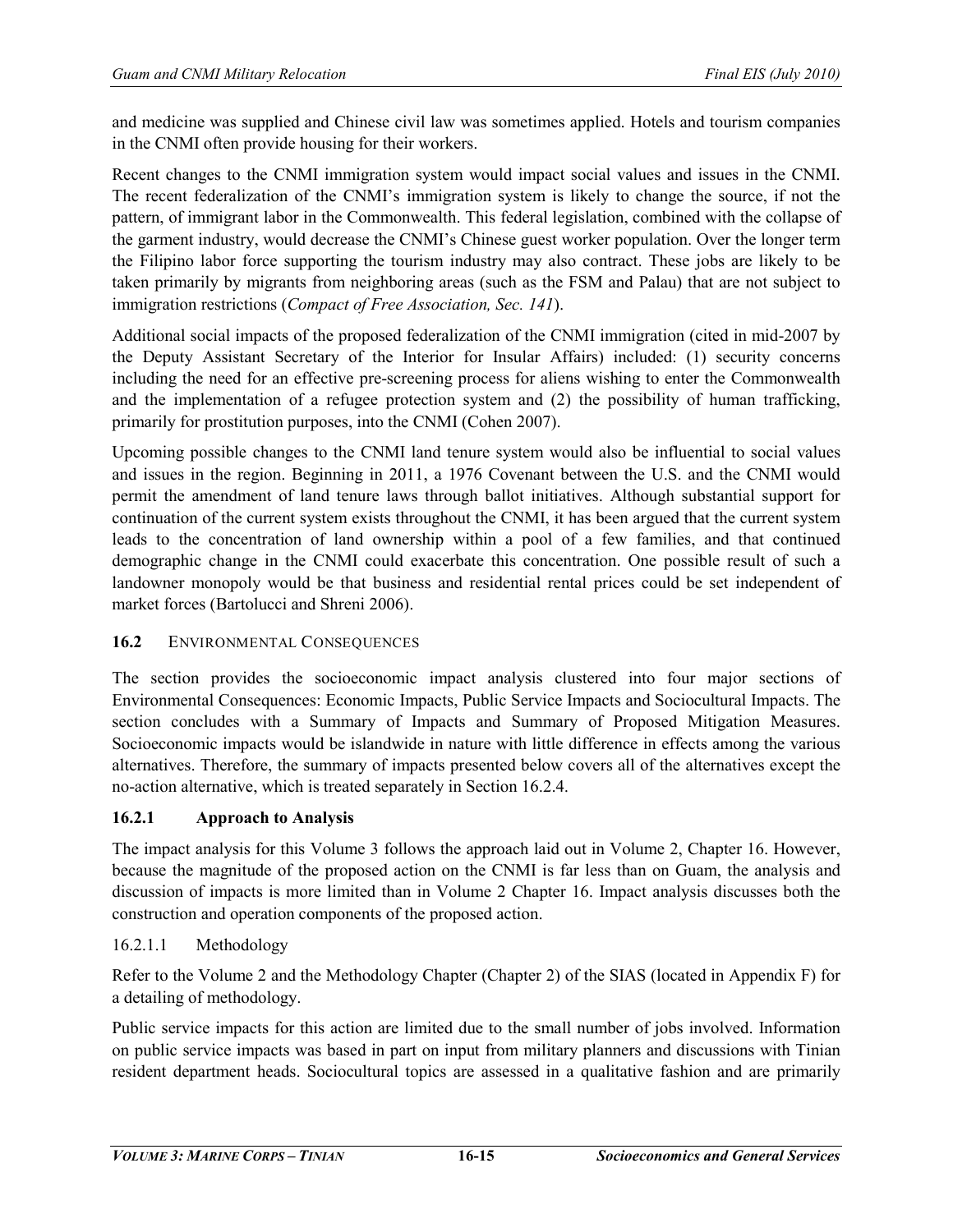based on interviews conducted during three site visits over the course of a year (from February 2008 to February 2009).

## 16.2.1.2 Determination of Significance

## Significance Criteria for Economic Sections

The economic sections focus on impacts the proposed action would have on the economy of the affected CNMI islands and the prosperity of their people. Tinian is a small place where actions that would be insignificant elsewhere would have a critical impact on the population. Because only some economic impacts were quantifiable, determination of significance was carried out through consideration of quantitative and available qualitative (i.e., interview) information.

In the following analysis, quantifiable impacts and baseline trend projections were considered significant if they added 2% or more at any point in time to current levels, as determined by most recent available information. (The 2% value was selected to be consistent with the criteria used for the socioeconomic analyses of impacts on Guam in other volumes.) Quantifiable impacts related to jobs and dollars – the usual measures of prosperity – would be considered beneficial if they increase the expected level of jobs or dollars by 2% or more. Significance of unquantifiable impacts are based on the context and magnitude of the impact.

## Significance Criteria for Public Service Sections

Public service impacts stem from demands of additional population on current staff. Significance of additional demand was assessed through qualitative and quantitative calculation of whether this increase would necessitate substantial increases in 1) staffing (including consideration of whether staffing needs could easily be met), 2) new or physically altered facilities, and/or 3) equipment/vehicles. In general the 2% criterion was applied in relation to the reported actual staffing levels in the baseline year (generally 2005) for the agencies that supplied information.

## Significance Criteria for Sociocultural Sections

Sociocultural impacts are qualitative in nature, and thus the emphasis of these sections is on identifying potential threats and opportunities rather than on quantifying impacts. Sociocultural impacts however remain an important element of the proposed action's impact and have attracted much public attention and comment. The significance of sociocultural impacts are assessed based on the relative magnitude and nature of the proposed action under consideration.

## 16.2.1.3 Issues Identified During Public Scoping Process

As part of the analysis, concerns related to socioeconomics that were mentioned by the public, including regulatory stakeholders, during the public scoping meetings were addressed. These comments included the following:

- *Access to Historical Sites:* cultural traditions and tourism.
- *Employment Opportunities:* would proposed action bring jobs?
- *Public Infrastructure:* collaboration between local agencies and the military.
- *Harbor and Airport Control:* transportation infrastructure needs repair/improvement.
- *Permanent Military Presence:* potential benefits of the action and effects on land lease issues.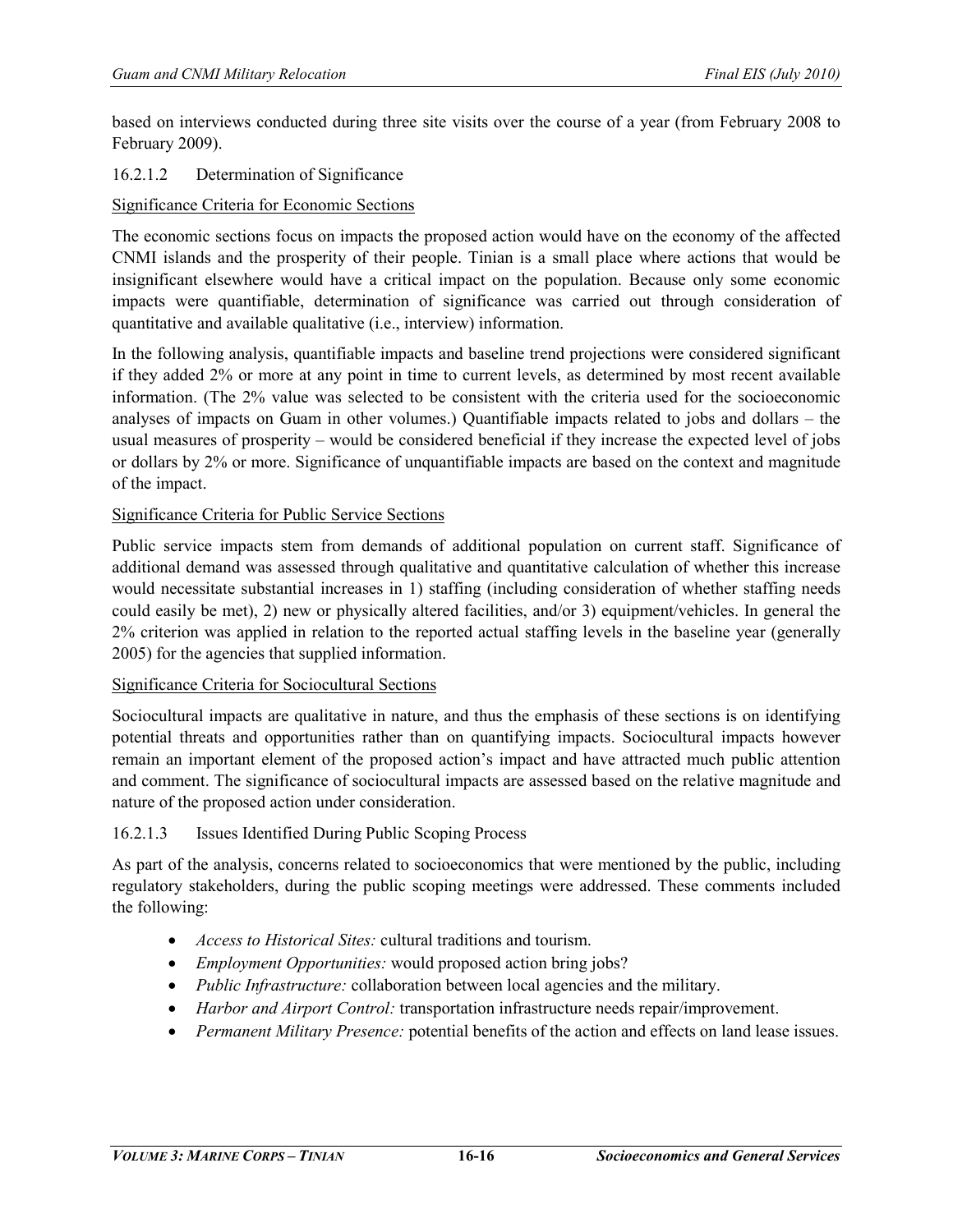## **16.2.2 Alternative 1 (Preferred Alternative)**

16.2.2.1 Economic Impacts

#### Construction

#### *Tinian*

The construction associated with the proposed action would be minimal, especially relative to construction required for the Tinian Dynasty Hotel.

Most construction contracts are expected to be fulfilled by contractors based on Saipan or Guam (Tinian Business Panel 2008). A maximum of 180 construction jobs per year, for a two-year period, are expected to be created by the proposed action. This would also lead to the creation of about 35 indirect jobs in the Tinian economy. These 35 indirect jobs would constitute a significant beneficial impact, as they represent a greater than 2% increase in employment on Tinian (2006 Tinian employment figure of 1,626).

While the source of construction workers is uncertain, historically they have consisted mostly of foreign workers. Based on previous private-sector experience, expenditures of foreign construction workers in the Tinian economy would be negligible. However prime contractors would typically subcontract local Tinian companies for activities such as trash collection, security detail, and house rentals for construction executives (Bridge Investment Group 2008).

No economic costs to the community are anticipated from construction.

#### *Saipan*

There is no construction related to the proposed action expected to occur on Saipan. Neither is it expected that any lay down areas (off-site construction) would be located on the island. There may be some increased, indirect demand for Saipan's manufactured or agricultural products, however that impact is likely to be small. No economic costs are anticipated.

#### *Rota*

There is no construction related to the proposed action expected to occur on Rota. Neither is it expected that any lay down areas (off-site construction) would be located on the island. There may be some positive economic impact to Rota's agricultural industry as increased population in the region would drive up demand for more food. No economic costs are anticipated.

#### *CNMI Government*

The CNMI government revenues would likely increase because increased economic activity would generate higher tax revenues. This impact would likely not be substantial and would not, in and of itself, alleviate the government deficit.

#### Operation

## *Tinian*

There is a possibility that 12 to 15 Tinian residents could be employed as security guards, ground-keeping crew members, and sanitation workers to support the proposed action on Tinian. Those direct jobs would have a less than significant economic impact, falling short of the calculated 32.5-job mark (i.e., 2% of 1,626).

Local stores and restaurants in San Jose would benefit from the proposed action if the Marines in training are granted liberty, as has been the case in the past. However, such liberty is not currently guaranteed for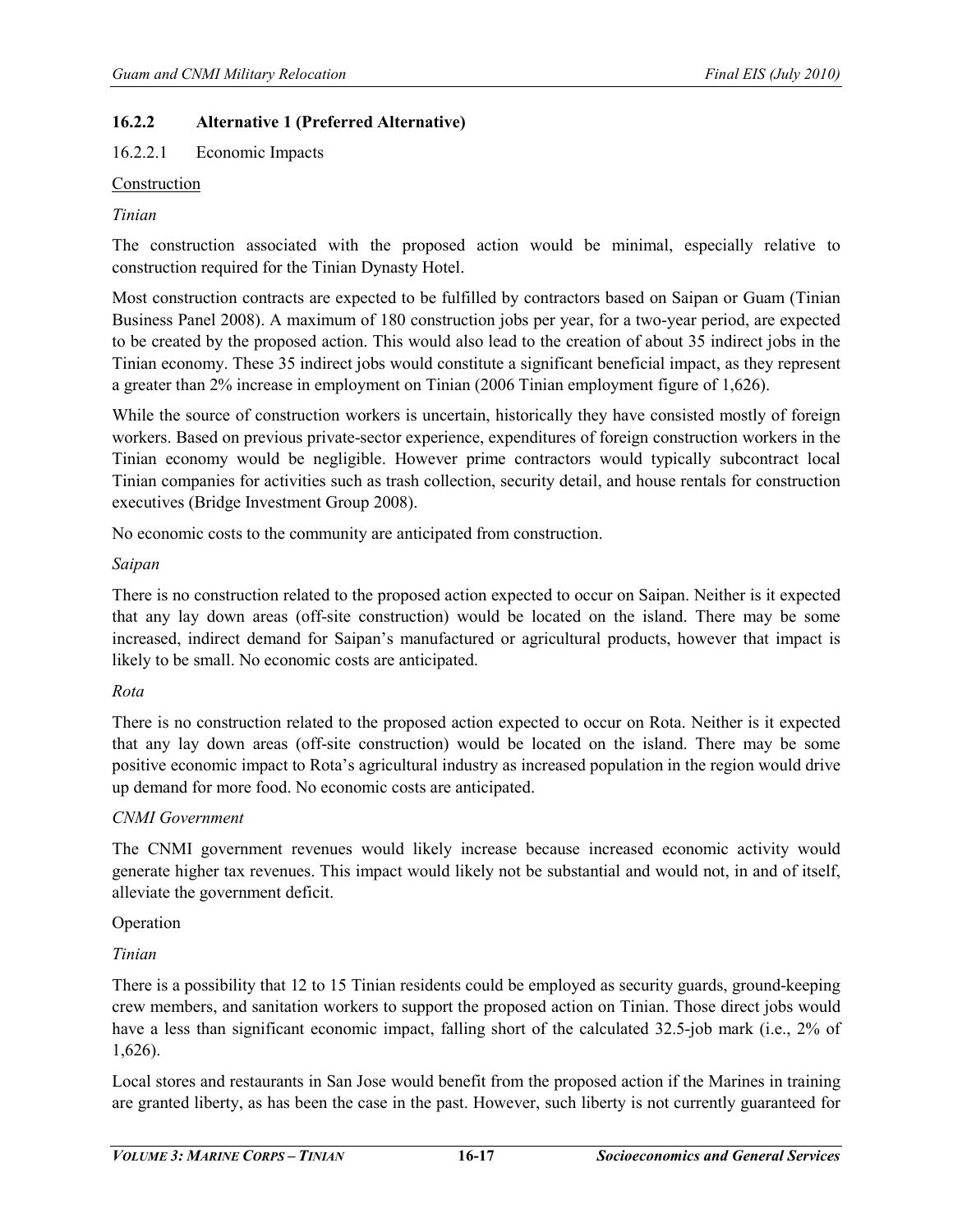regular training exercises under the description of proposed action. Liberty may be available to advanced teams before and after training exercises, though these advanced teams would be much smaller and thus have a lesser economic impact.

Tinian's tourism may benefit from an increase in visitors from Guam due to the population growth in the region (Marianas Visitors Authority Tinian Office 2008); this effect is described in Volume 7, Chapter 3. Much of the Tinian visitor industry provides tours of scenic and/or historic sites on the island (e.g., the Atomic Bomb Pits where nuclear weapons were loaded into planes bound for Hiroshima and Nagasaki, Japan). About 70% of the visited sites are located in the military lease area (Tinian Chamber of Commerce 2009). The Tinian Dynasty runs one historical tour daily, and other independent tour companies such as Fleming Tour, Star Photo Tour, Island Garden Tour, and Hafa Adai Scooter Tour, also run various tours. Based on currently planned access procedures described in Chapter 2, Section 2.3.4.4 of this Volume, access via 8<sup>th</sup> Avenue would continue to remain available and tour operators would be allowed to access critical historical sites such as the Atomic Bomb Pits just north of Runway Able during training activities.

Tinian ranchers would be significantly impacted by the termination of grazing leases located within the range footprints and associated Surface Danger Zone (SDZs). Depending on the alternative, the acreage of land with agricultural/grazing permits that would be affected by the proposed action would be between 5 and 15% of the total amount of agricultural/grazing land available in the lease back area (LBA) (refer to Chapter 8 of this Volume, Land and Submerged Land Use for more information on the LBA). Ranchers have historically exercised grazing rights in the military lease area through a leaseback agreement. This agreement required the municipal government to pay a dollar per acre per year to lease back particular areas. Currently, grazing rights are allowed on a month-to-month basis. The military would not renew the grazing rights for only those leases located within the proposed Alternative 1 range footprints and associated SDZs. This non-renewal would have significant adverse economic impact. Tinian ranchers would have to utilize either other portions of the LBA outside of the range footprints and associated SDZs or a diminished amount of available grazing land in the southern third of the island.

Finally, restricted access to training areas during training activities would mean loss of local gathering access to the wild chili peppers (*Capsicum annum*) locally known as *donnisali*, a Tinian export. Residents earn money by collecting these peppers, nearly all grown in the military lease area. It is possible that residents would retain some access to the chili plants by way of 8<sup>th</sup> Avenue during training exercises. However, any chili plants in the southeast quadrant of the military lease area would be either up-rooted during grading or be located in the SDZs, where access would be restricted during training activities. Training activities are proposed one week per month on average throughout the year.

## *Saipan*

There are no plans for any operational component of the proposed action to be located on Saipan. Some economic benefits from increased tourism, increased local agricultural consumption, and operational contracts for Saipan companies may be expected but these impacts would be very small. No economic costs are anticipated.

## *Rota*

There are no plans for any operational component of the proposed action to be located on Rota. Rota's agriculture industry may see some positive impact as the increased population would demand more food than at present. No economic costs are anticipated.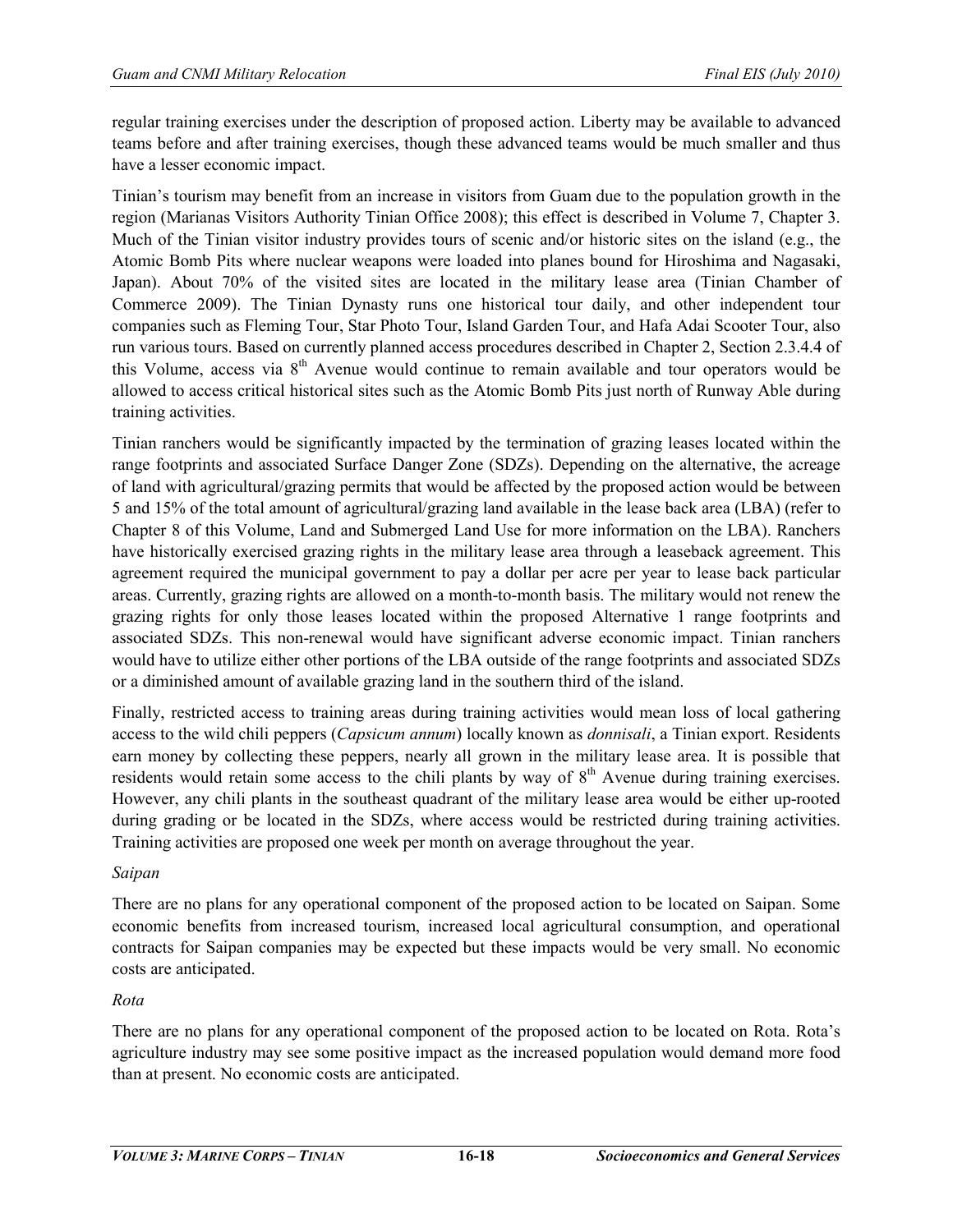## *CNMI Government*

The CNMI government revenues would likely increase due to more economic activity generating higher tax revenues. This impact would not likely be substantial and would not, in and of itself, alleviate the government deficit. However, it should be noted that the CNMI government recently released a Draft of a report entitled "Strategic Approach: Utilizing CNMI's Natural Resources to Provide Complementary Support to DoD Guam." This report recommends that the CNMI adopt a strategy of providing DoD with support services in three areas: Operational Support; Supply and Maintenance; and Quality of Life. If this strategy was to be adopted and successfully implemented the CNMI's revenues from providing these support services could be substantially increased.

## 16.2.2.2 Public Service Impacts

## Construction

## *Tinian*

Although foreign construction workers historically keep to themselves and require little police attention (Tinian Department of Public Safety 2008), an increase in the number of construction workers would require the addition of one additional police officer. The addition of one additional officer would by an increase in more than 2% of the existing force, and therefore the construction phase would result in a significant impact to public safety services on Tinian.

## Operation

## *Tinian*

Tinian police anticipate few operation phase public safety impacts, if training units are accompanied by military police, as they historically have been (Tinian Department of Public Safety 2008). The Tinian fire department expects no impact from training, although brush fires are common on the island and range fires are possible (Tinian Municipal Directors 2009). As discussed in Chapter 3, Section 3.2.2.1 of this volume, Geological and Soil Resources, a fire management plan would be developed as part of a Range Training Area Management Plan. The plan would include assigned logistic support unit for fire control during training events, fuel management, and a fire danger rating system. However, a small number of contracted/civilian fire fighters may be required by the military.

Also, a small number of medical personnel would accompany military training units, and would be expected to assist civilian medical personnel in the event of emergencies. As these military medical personnel would rotate in and out with training units, the 2% significance threshold does not apply, and impacts would be less than significant.

## 16.2.2.3 Sociocultural Impacts

## Construction

## *Tinian*

The expected number of military-related construction workers on Tinian due to the proposed action alone would be 10% of the number that built the casino in the late 1990s, and sociocultural impacts due to this increase in population would be less than significant.

If the proposed action coincides with resumed casino construction, the combined increase in population could impact social relations on Tinian. The Tinian Department of Public Safety anticipates increased crime and community tensions if the economy permits eventual construction of new casinos (Tinian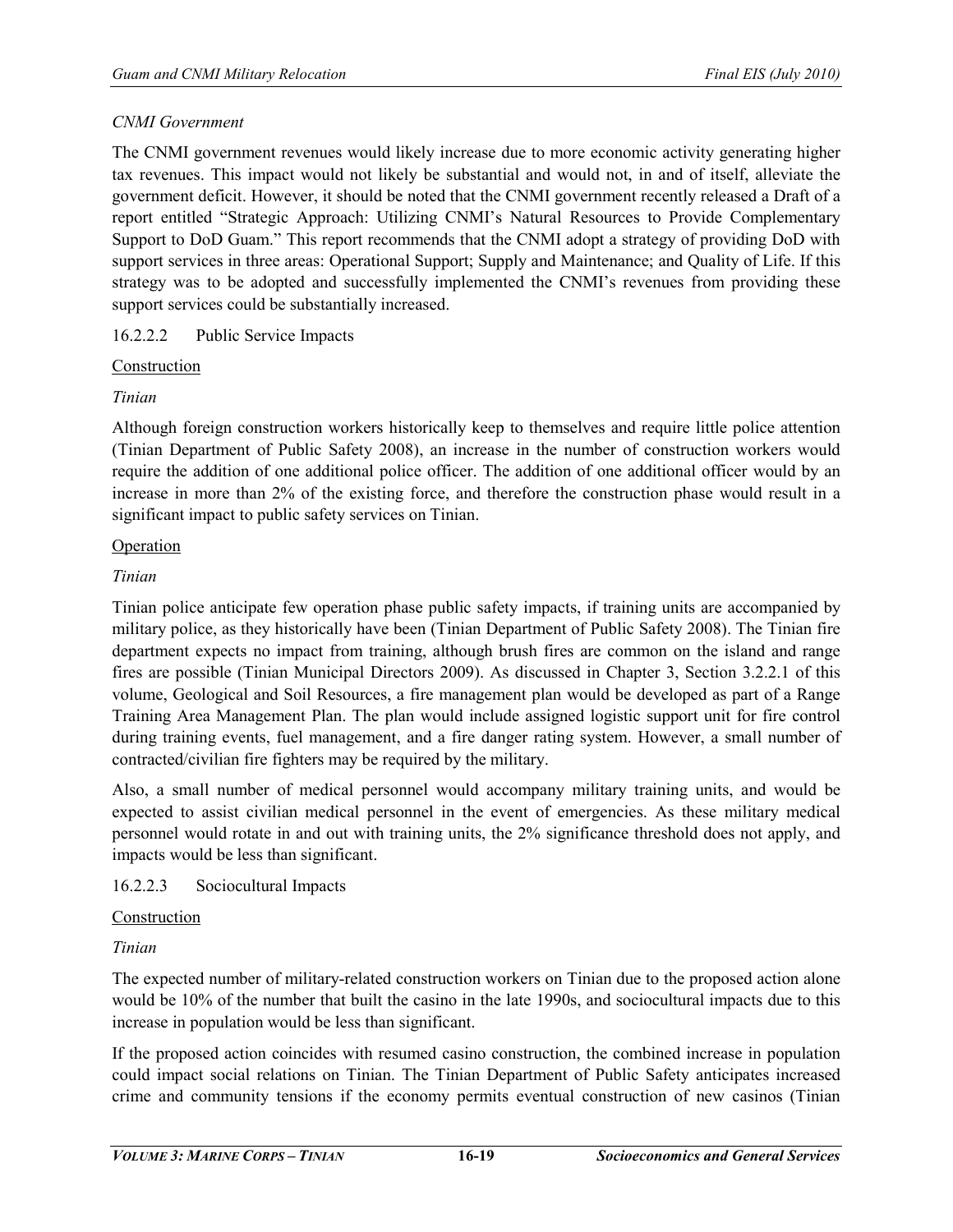Department of Public Safety 2008). Historical accounts of the sociocultural impacts of the construction of the Tinian Dynasty Hotel and Casino differ. Some accounts describe a situation where 18 months of construction and 1,800 largely foreign workers created conflict with local residents that culminated in several hundred construction workers storming the police department complaining of local assaults on workers (Tinian Dynasty Hotel and Casino 2008). Tinian police, however, recall only one fight between the local population and foreign construction workers in the 1970s (Tinian Municipal Directors 2009).

## Operation

## *Tinian*

Sociocultural impacts during the operations phase would be affected by decreased access and increased travel times to land for the purposes of recreation and cultural activities. However, there would be no adverse effects to recreational resources as decreased access would only be temporary.

Military-civilian relations under the preferred alternative could be significantly impacted. Overall, none of the alternatives being considered would meet Tinian resident expectations for a fully-operational military base in terms of economic benefits, facilities, and infrastructure. Overall sociocultural impact would be significant, as long-held community expectations for military expansion on the island would not be fully met. In addition, because of the minimal opportunities for liberty, there would be few opportunities for direct military-civilian interaction. While this could prevent friction between locals and Marines, it would also prevent the common everyday interpersonal interactions that could result in mutual understanding between the local and military populations on Tinian.

## **16.2.3 Summary of Impacts**

Table 16.2-1 summarizes the potential impacts of the action alternatives and the no-action alternative.

Economic impacts would be significant during the construction phase due to the provision of 35 indirect jobs on Tinian. Economic impacts on Tinian would be significant during the operations phase due to the non-renewal of agricultural and grazing leases in the range footprints and associated SDZs on the LBA.

Public service impacts would be significant during the construction phase due to a need to increase the police force, and be reduced to less than significant during the operations phase.

Finally, sociocultural impacts would be significant. None of the alternatives being considered in the proposed action would meet Tinian resident expectations for a fully-operational military base in terms of economic benefits, facilities, and infrastructure.

| Alternatives 1, 2, and 3                                                                                                                                                                                                                                                                                      | No-Action Alternative                                                                                                                                                                                                                               |
|---------------------------------------------------------------------------------------------------------------------------------------------------------------------------------------------------------------------------------------------------------------------------------------------------------------|-----------------------------------------------------------------------------------------------------------------------------------------------------------------------------------------------------------------------------------------------------|
| Economic Impacts<br>Beneficial impacts to the CNMI economy during<br>the construction phase due to the addition of<br>approximately 35 indirect jobs on Tinian during<br>construction.                                                                                                                        | Economic Impacts<br>No Impact<br>$\bullet$<br><b>Public Service Impacts</b><br>No Impact<br>٠                                                                                                                                                       |
| Significant impacts during the construction and<br>operations phases due to termination of currently<br>used agricultural/grazing permits on LBA located<br>within the range footprints and associated SDZs<br>(loss of between 5 and 15% of available)<br>agricultural/grazing land in the lease back area). | Sociocultural Impacts<br>• Significant impact due to strained military-civilian<br>relations. This strain would occur because long held<br>community expectations for military expansion on<br>the island are not met by the no action alternative. |

**Table 16.2-1. Summary of Impacts**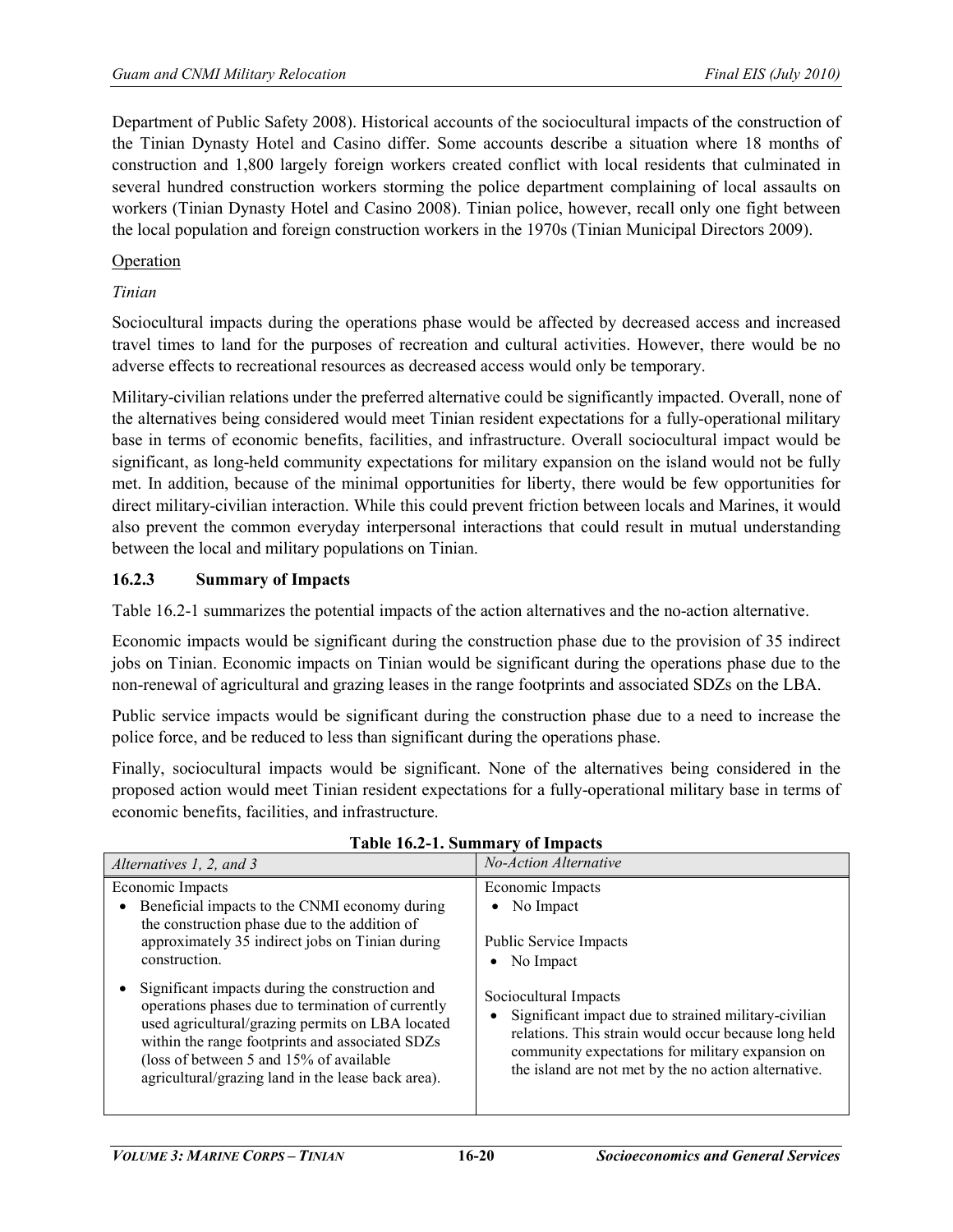| Alternatives 1, 2, and 3                                                                                                                                                                                                                          | No-Action Alternative |
|---------------------------------------------------------------------------------------------------------------------------------------------------------------------------------------------------------------------------------------------------|-----------------------|
| Less than significant beneficial impact due to 12 to<br>15 direct jobs on Tinian during operations.                                                                                                                                               |                       |
| Less than significant impact to tourism. Access to<br>historical and cultural sites to the north of Tinian<br>would be maintained. Tourism is likely to increase<br>but not to a significant level.                                               |                       |
| <b>Public Service Impacts</b><br>Significant impact to public safety services during<br>the construction phase, reduced to less than<br>significant during operations.                                                                            |                       |
| Sociocultural Impacts<br>Significant impact due to strained military-civilian<br>relations. This strain would occur because long held<br>community expectations for military expansion on<br>the island are not fully met by the proposed action. |                       |

*Legend*: SI = Significant impact, LSI = Less than significant impact, BI = Beneficial impact.

## **16.2.4 No-Action Alternative**

Under the no-action alternative, the Marine Corps would continue to train in the military lease area of Tinian on a smaller scale, consistent with the existing Marianas Integrated Range Complex guidelines. No additional ranges or infrastructure would be built. Access to the military lease area, for any social or economic reasons, would remain the same as at present.

Wages would still rise to federal minimums. Federalization of the CNMI's immigration would restrict access to willing foreign laborers by the end of the transition period in 2014. Also, the global finance collapse appears likely to threaten future casino investment. Therefore, even without the development of additional ranges in the military lease area, Tinian's economy would experience a contraction like the rest of the CNMI.

Finally, the disappointment of expectations Tinian residents have long held about the benefits from a fullfledged military base may be especially acute under the no-action alternative, resulting in significant impacts to military-civilian relations.

## **16.2.5 Summary of Proposed Mitigation Measures**

The proposed mitigation measures identified in Table 16.2-2 provide avenues to address the potential significant impacts identified above, taking into account the unique position of the CNMI as an isolated island economy.